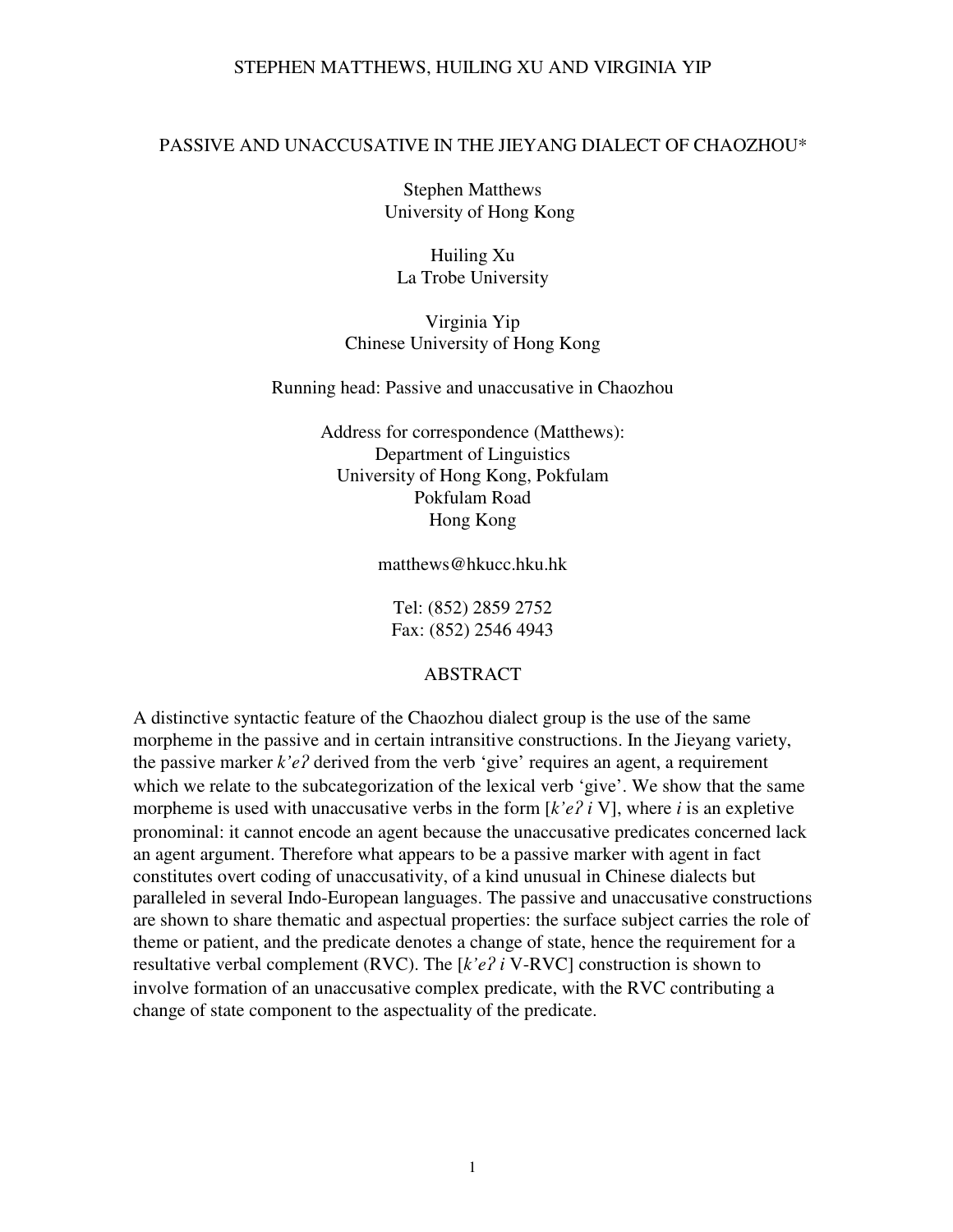#### 1. INTRODUCTION

In this paper we examine a characteristic feature of the Chaozhou dialect group: the apparent use of passive morphosyntax with intransitive verbs. Specifically, passive and unaccusative constructions in Chaozhou dialects are marked with the same morpheme,  $k'e$ ? in the case of the Jieyang variety. This phenomenon raises several questions concerning the relationship between passive and unaccusative constructions, the status of the agent phrase, and the role of resultative complements in each construction.

Belonging to the Southern Min dialect family, the group of dialects concerned is spoken in a coastal region in eastern Guangdong province, PRC, and popularly known as *Chaozhou hua* after the city of Chaozhou which was formerly the regional prefecture governing the region including Jieyang, Shantou, Chaoyang, etc. Chinese linguists use the term *Chao-Shan* (Chaozhou-Shantou) to refer to this dialect group, while in Singapore and parts of Southeast Asia (where there are many speakers) it is known as *Teochew* (see Cole and Lee 1997).<sup>1</sup> While the specific passive markers differ from one Chaozhou variety to another, the syntax of the varieties investigated here (Jieyang, Chaoyang and Shantou) appears to be similar with respect to the properties at issue. We shall focus on the Jieyang variety in which the passive morpheme concerned is  $k'e$ ?: unless otherwise stated, the examples given here represent the Jieyang dialect as spoken by the second author. A general description of this variety is given in Xu (2004), while the Chaoyang variety is the subject of Matthews and Yip (in preparation).

 We shall begin by reviewing some properties of the passive construction with transitive verbs, as in the active/passive pair  $(1-2)$ :

- (1) i tiam me ua 3sg always scold me 'He keeps scolding me.'
- (2) ua tiam  $k'e$ ? \*(i) me I always Pass 3sg scold 'I keep being scolded by him.'

While in the active (1) the agent appears in the subject position, in the passive (2) the patient argument appears as the subject. Apart from this patient-subject mapping, there is a passive marker  $k'e$ ? and an obligatory noun phrase representing the agent (the pronoun  $i$  in (2)). We then focus on constructions with intransitive verbs in which the same marker  $k'e$ ? appears, as in (3-4).

- (3) tsan hue k'e? i si k'uu Cl flower Pass 3sg die RVC 'The flower has died.'
- (4) kai nou-kiã k'e? i pua?  $\log$  k'u Cl child Pass 3sg fall down RVC 'The child fell over.'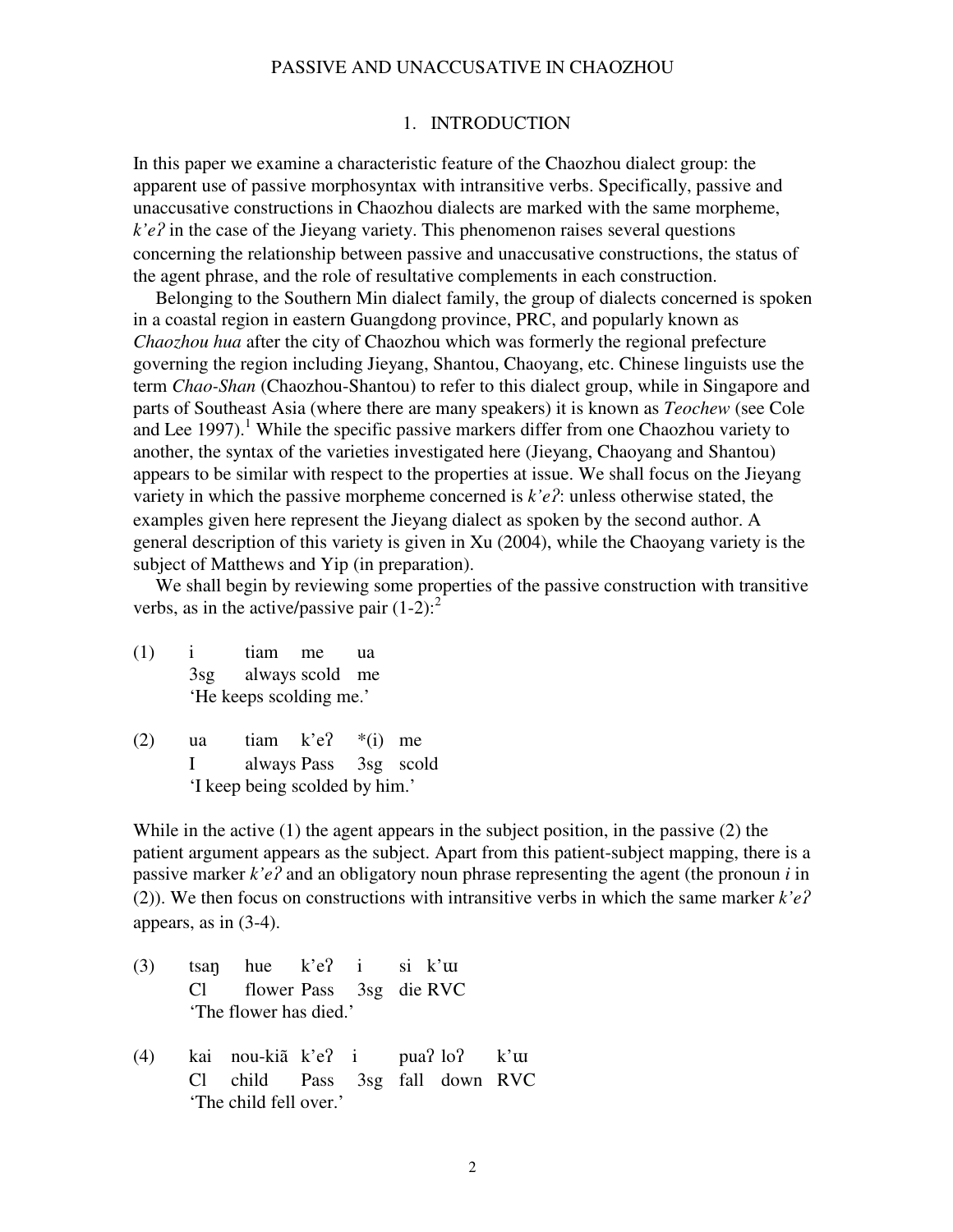We shall argue that in these intransitive constructions  $k'e$ ? represents overt marking of unaccusative predicates, which are derived by combining an intransitive verb (*si* 'die' in (3),  $pua^2$  'fall' in (4)), with a resultative complement  $(k'uu'go'$  in (3),  $lo^2k'uu'go$  down' in (4)) to indicate a change of state. The existence of this construction in Chaozhou dialects has been noted briefly in some Chinese sources (Li 1959, 258; Shi 1996, 156) and in Yue-Hashimoto (1993, 139) but it has not, to our knowledge, been analysed in detail. Given current understanding of unaccusativity across languages, following in particular Perlmutter (1978) and Levin and Rappaport Hovav (1995), an informed account of the Chaozhou construction and its relation to the passive can now be attempted.

A pioneering work on the Chaozhou dialect by Li Yongming (1959) includes a brief description of the phenomenon at issue, which in fact raises the principal issues to be addressed in this paper. Li (1959, 258) makes two observations concerning how Chaozhou diverges from Putonghua in the domain of the passive:

(i) the object (*binyu*) of the passive marker  $k'e$ ? must be present, as shown in (2) above; (ii) "self-induced sentences" (our translation of Li's term *zidongju*) can appear in the passive form (*beidongshi*), as in Li's example:

(5) ts'iõ k'e? i to  $\log k$ 'uu wall Pass 3sg fall down RVC 'The wall fell down.'

From the perspective of contemporary grammatical theory, these properties raise a number of puzzles:

(i) why is the agent obligatorily present in the passive, as in (2)?

(ii) what is the role of the pronoun  $i$  in clauses with unaccusative predicates, as in  $(3-5)$ , which by definition lack an agent role?

(iii) why are passive and unaccusative constructions both marked by the morpheme  $k'e$ ?? In section 2 below, we shall relate the obligatory agent phrase (question (i) above) to the grammaticalization of the passive marker  $k'e$ ? based on the verb 'give'. Question (ii) will be resolved in section 3.3 by analysing *i* as an expletive pronominal. Problem (iii) is addressed in section 4, where we first consider structural parallels between passive and unaccusative structures in Indo-European languages and in interlanguage data (4.1). We then focus on the semantic features shared by the two constructions, in particular adversity (4.2.1) and telicity (4.2.2).

#### 2. PASSIVES BASED ON TRANSITIVE VERBS

In this section we review the properties of passives based on transitive verbs in Chaozhou. These properties are typical of southern Chinese dialects where passive markers are derived from 'give' verbs. We begin by outlining the pathway of grammaticalization of the passive construction, as this will shed light on the verbal status of the passive marker and the obligatory occurrence of the agent phrase.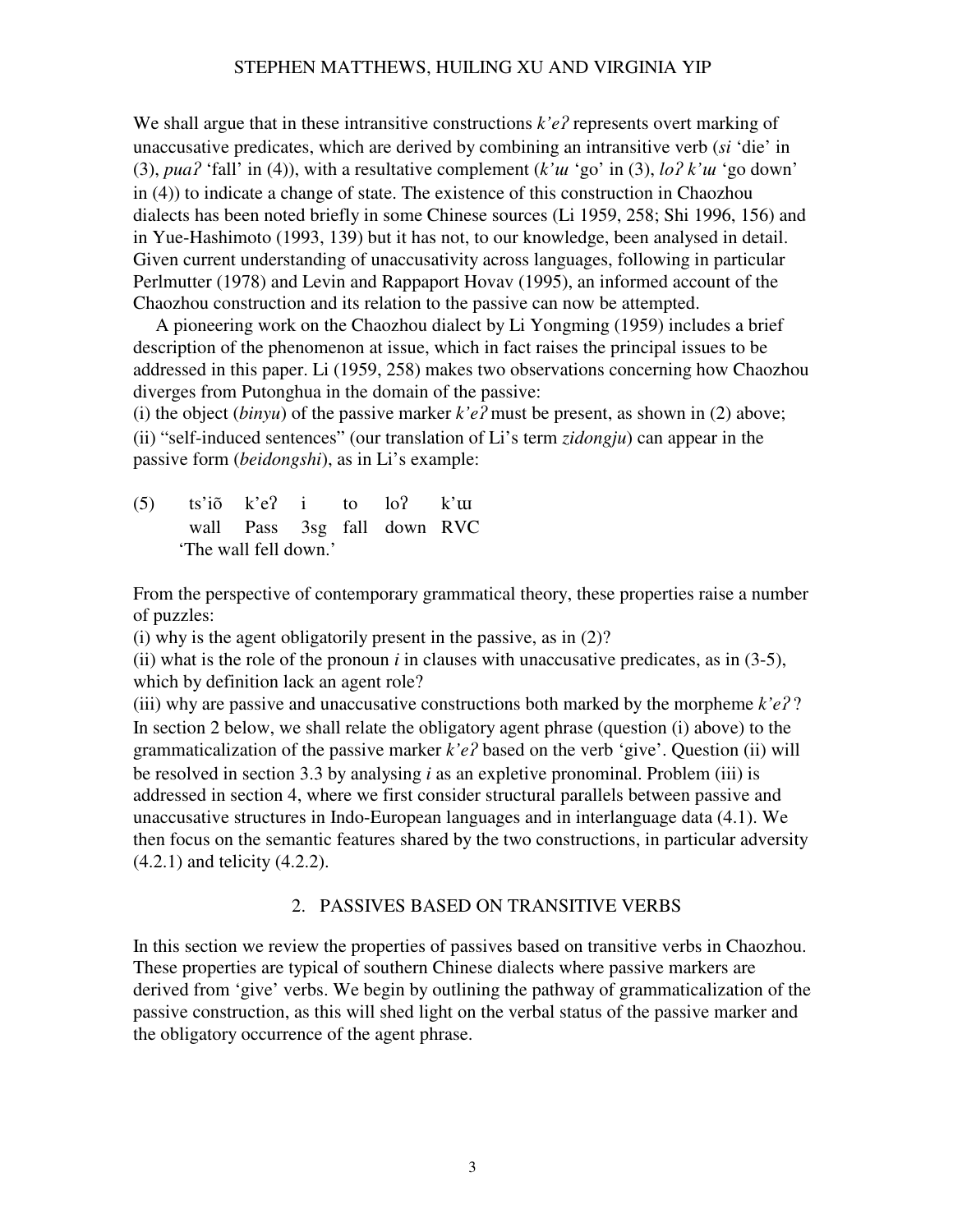2.1 Grammaticalization of  $k'e$ ? as passive marker

Like *bei* in Cantonese, *ho* in Taiwanese and similar cases in many Sinitic languages, the passive markers used in Chaoshan dialects are derived from lexical verbs meaning 'give'.<sup>3</sup> The verbs concerned include *pun* in Shantou (6) and a verb which is variously pronounced  $k'y$ ? in Chao'an,  $k'i$ ? in Chaoyang and  $k'e$ ? in Jieyang (7):

| (6) | a. | ua | tiam           | pun i                          |              | $ts\tilde{i}$ | (Shantou) |
|-----|----|----|----------------|--------------------------------|--------------|---------------|-----------|
|     |    |    |                | always give 3sg                |              | money         |           |
|     |    |    |                | 'I keep giving him money.'     |              |               |           |
|     | b. | ua | pun i          |                                | kiã          | tio?          | (Shantou) |
|     |    |    | Pass 3sg       |                                |              | frighten RVC  |           |
|     |    |    |                | 'I was scared by him.'         |              |               |           |
|     | a. | ua |                | $tiam$ $k'e$ ? i               |              | $ts\tilde{i}$ | (Jieyang) |
|     |    |    |                | always give 3sg                |              | money         |           |
|     |    |    |                | 'I keep giving him money.'     |              |               |           |
|     | b. | ua | $tiam$ $k'e$ ? |                                | $\mathbf{i}$ | me            | (Jieyang) |
|     |    |    |                | always Pass 3sg                |              | scold         |           |
|     |    |    |                | 'I keep being scolded by him.' |              |               |           |

Since the examples in this paper are principally taken from the Jieyang variety, the passive marker generally appears as  $k'e$ ? as in (7) above.

In historical terms, the systematic use of 'give' verbs as passive markers involves a pathway of grammaticalization proceeding from lexical 'give' to permissive meaning ('allow') and eventually to passive function (Lord et al 2002, Yap and Iwasaki 2003):<sup>4</sup>

| (8) | Lexical verb: |               | Permissive: | Passive:      |      |
|-----|---------------|---------------|-------------|---------------|------|
|     | 'give'        | $\Rightarrow$ | 'allow      | $\Rightarrow$ | 'by' |

This hypothesised developmental pathway is reflected synchronically in the various uses of the morphemes in question:

| (9)  |                | ua tsau-ze? k'e? i pun tsuu             |  |                              | (lexical 'give')                                   |
|------|----------------|-----------------------------------------|--|------------------------------|----------------------------------------------------|
|      |                | yesterday give 3sg Cl book              |  |                              |                                                    |
|      |                | 'I gave him a book yesterday.'          |  |                              |                                                    |
| (10) |                |                                         |  |                              | i bo k'e? ua t'õi tsi pun tsuu (permissive allow') |
|      |                | 3sg not have give 1sg read this Cl book |  |                              |                                                    |
|      |                | 'He didn't let me read this book.'      |  |                              |                                                    |
| (11) | pun            | tsuu k'e? nan boi k'uu lau              |  |                              | (passive)                                          |
|      | C <sub>1</sub> |                                         |  | book give person buy RVC Prt |                                                    |
|      |                | 'The book has been bought already.'     |  |                              |                                                    |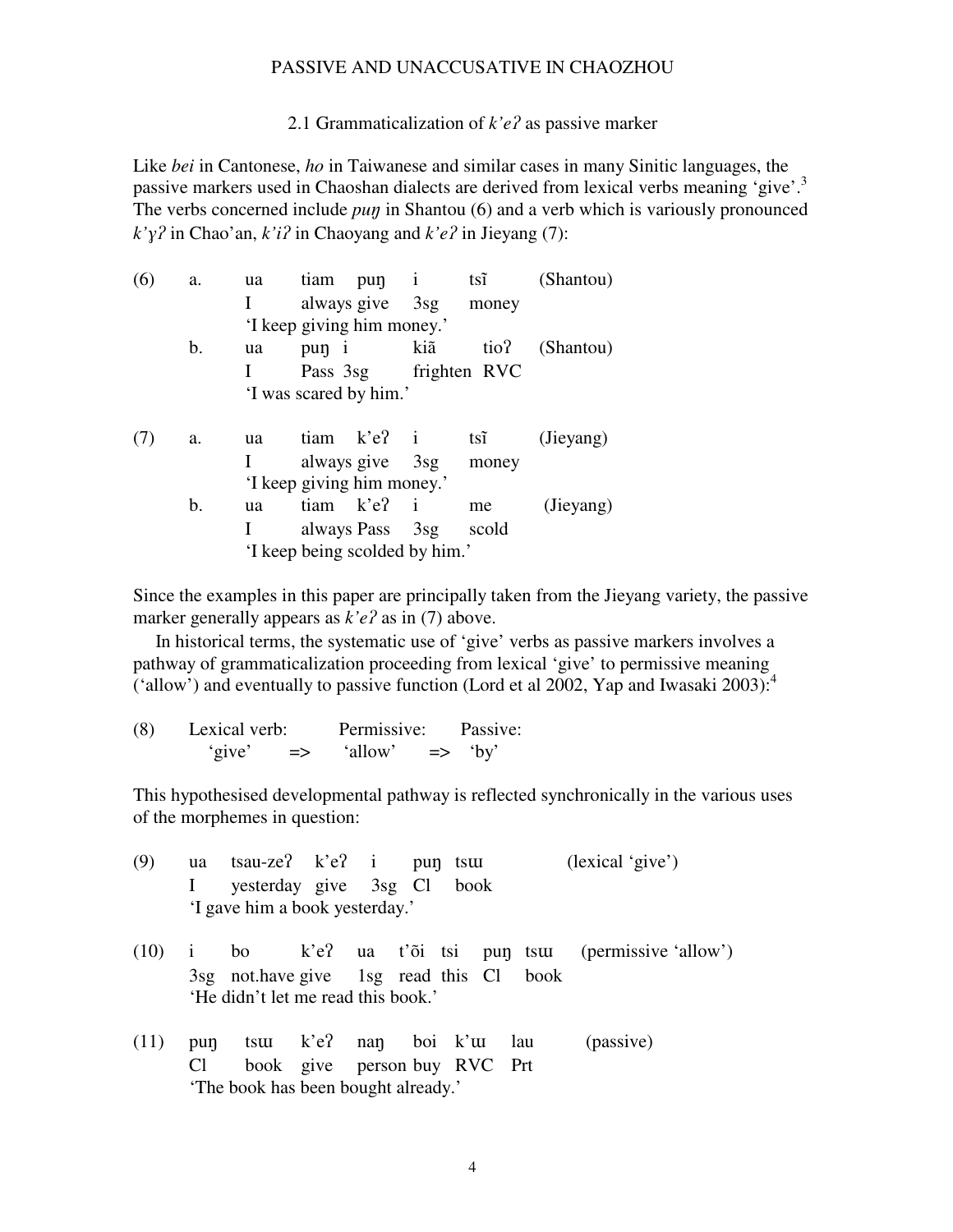Diachronically, this 'pathway' represents putative stages in the grammaticalization of *k*'*e*?. It may also have synchronic relevance: each of the putative stages still remains productive, as shown in (9-11), so that synchronically  $k'e$ ? is a highly polyfunctional morpheme. These points may shed light on the agent requirement in passives, as discussed below.

## 2.2 The agent requirement in passives

As already noted, Chaozhou passive sentences require an agent to be overtly expressed. Agentless passives are not allowed in Chaozhou:

 $(12)$  \*ua tiam k'e? me I always Pass scold (Intended reading: 'I keep getting scolded.')

This fact was recognized by Li (1959, 258) who observed that the "object" (*binyu*) of  $k'e$ ? must be present in Chaozhou passive sentences, in contrast to Mandarin passives with *bei* where it is optional. If the agent is semantically generic, it is expressed as *nan* 'people':

 $(13)$  ua tiam k'e? nan me I always Pass people scold 'I keep getting scolded.'

In terms of the distinction drawn by Ting (1995, 1998), Chaozhou exhibits 'long passives' (including an agent) and lacks 'short passives' (without an overt agent). To show that the agentless passive is ungrammatical in Jieyang is not entirely straightforward, since in rapid speech the passive marker  $k'e$ ? with a low checked tone may fuse with the  $3<sup>rd</sup>$  person pronoun *i* to give a monosyllabic contracted form *k'ei* or *k'e*, as in (14):

(14) ua tiam k'ei me I always Pass-3sg scold 'I keep getting scolded by him/her.'

Nevertheless, a number of arguments suggest that the pronominal *i* is present in such cases, only becoming fused with the passive morpheme at a surface level. The fusion results in change of tone from the usual low tone 2 of  $k'e$ ? to the mid level 33 tone of the pronoun *i*: 5

(15)  $k'e^2 + i^{33} \rightarrow k'e^{33}/k'e^{33}$ 

This suggests that the resulting fused form incorporates the pronominal agent. A similar observation is made by Huang (1999) for the Taiwanese passive marker *ho*, which sometimes appears to occur without an agent as in  $(16)$ :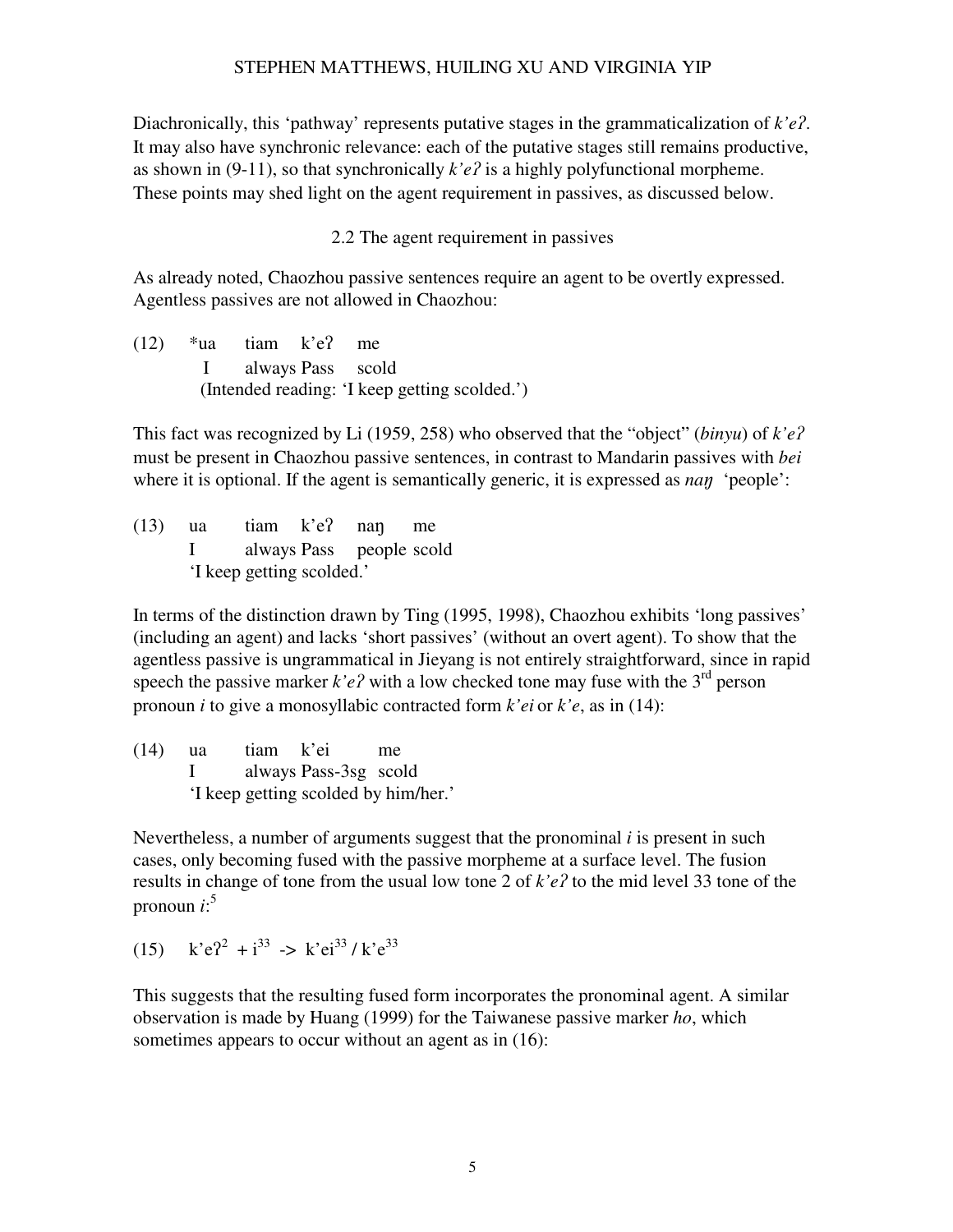(16) gua ho pha-tio a (Taiwanese Southern Min) I Pass hit Prt 'I was hit [by him/her].'

Huang argues that the tone of *ho* here (level 33, instead of the expected sandhi tone 21) derives from fusion with the  $3<sup>rd</sup>$  person pronoun *i*. Huang also shows that such sentences must be interpreted as having a  $3<sup>rd</sup>$  person agent, a point which also applies to passivized transitive predicates in Chaozhou as shown in (14) above (but not to unaccusatives, as we shall see in 3.3 below).

This requirement of an overt agent is known to apply in several Sinitic languages including Cantonese (Matthews and Yip 1994) and Taiwanese Southern Min (Ting 1998), but appears to be unusual from a typological perspective, in the sense that passives in most languages allow optional realization of the agent. In a typological survey of passives, Keenan (1985) formulated the following generalization:

G-2.1 If a language has passives with agent phrases, then it has them without agent phrases. (Keenan 1985, 249)

Southern Sinitic languages such as Chaozhou, Taiwanese and Cantonese appear to be counter-examples to Keenan's generalization, since these languages do not allow passives without agent phrases. This in turn calls for an explanation: either constructions such as (13-14) are not true passives, or there is something special about the way passives are constructed in these languages. Recent analyses such as Ting (1998), Huang (1999) and Tang (2001) have taken the "long passive" to be a particular kind of passive construction and sought to account for its properties. For Cantonese, Huang (1999) and Tang (2001) relate the agent requirement to complementation, assuming that Cantonese  $be^{i^2}$  selects a clausal complement, Tense Phrase (TP), while Mandarin *bèi* selects either TP (in long passives) or VP (in short passives). Tang (2001, 277-8) notes that Cantonese *bei2* preserves more verbal properties than does Mandarin *bèi* (such as allowing some forms of aspect marking), and suggests that the discrepancy derives from different routes of grammaticalization. We believe that this line of explanation is essentially correct, and suggest that it can be made more explicit by considering the subcategorization properties of the 'give' verb in each of its lexical and grammatical functions. Let us pursue this line of argument through the pathway of grammaticalization as sketched in 2.1 above: (i) as a lexical verb,  $k'e$ ? 'give' requires two objects, representing a recipient and a theme as in (17), exemplified in  $(18)$ :<sup>6</sup>

(17) Subcategorization of 
$$
k'e
$$
? 'give':  $[\_\_\_\_\$  NP NP ]

<recipient> <theme>

 $(18)$  k'e? ua kiã sã give me Cl clothing 'Give me a shirt.'

(ii)  $k'e$ ? meaning 'allow' assigns a role of causee (recipient of permission, corresponding to the recipient role of the lexical verb 'give') as in (19), exemplified in (20):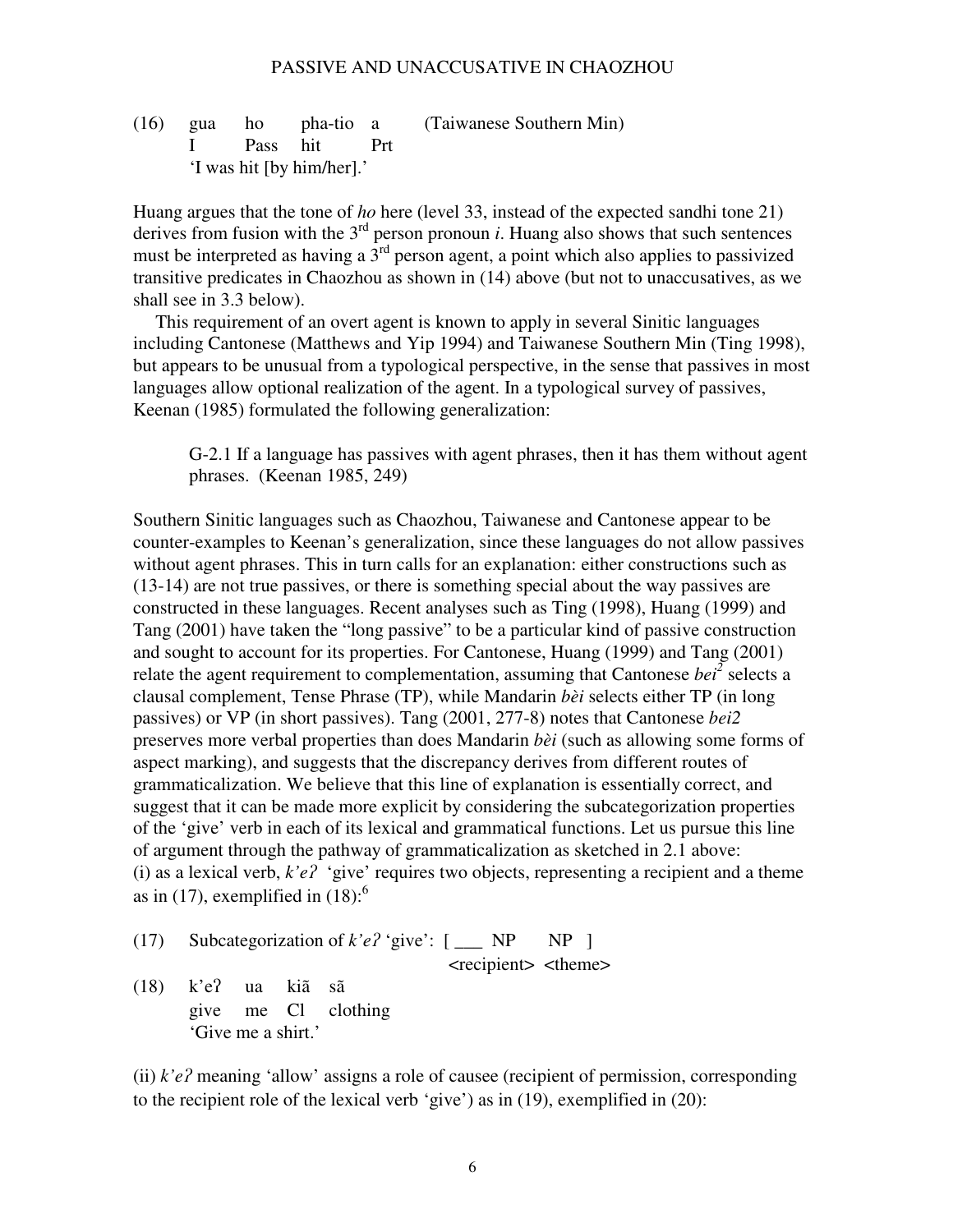(19) Subcategorization of  $k'e$ ? 'let':  $[\_\_\_\$  NP VP ]

<causee>

(20) tsi-ko bo  $k'e$ <sup>2</sup> \*(nan) tsia<sup>2</sup> hun here not-have allow people consume smoke 'Smoking is not allowed here.'

(iii) in the passive construction,  $k'e$ ? is followed by a NP which now carries the role of agent as in (21), exemplified in (22):

(21) Subcategorization of  $k'e$ ? as passive marker:  $[\_\_$  [<sub>TP</sub> NP VP ]] <agent> (22) pun tsu k'e?  $*(nan)$  boi k'u lau

 Cl book Pass person buy RVC PRT 'The book has been bought already.'

What is constant across these subcategorization frames is the presence of the NP immediately following  $k'e$ ?, while the thematic role assigned to it varies from recipient (18) to causee (20) to agent (22). The preservation of the subcategorization of the lexical  $k'e$ <sup>2</sup> 'give' is plausible to the extent that there is still some synchronic connection between the functions of  $k'e$ ?. A similar question arises with the verb *ho* 'give' in Taiwanese, which appears in a range of constructions overlapping with Chaozhou  $k'e$ ?: Cheng et al (1999, 148) observe an "intuitive relatedness" between the various grammatical functions of *ho* and propose a unified analysis in which *ho* remains a verb. Such an analysis is supported in the Jieyang dialect by intermediate cases which are compatible with more than one interpretation of the 'give' verb. These "bridging contexts" have been noted in other dialects, including Mandarin (Hashimoto 1987).<sup>7</sup> Such a connection holds between the permissive and passive constructions -- between allowing something to be done to oneself, and having something done to oneself. Thus examples such as (23) could be analysed as either permissive or passive:

 $(23)$  mai k'e? nan lia? tio? lui don't let/Pass people catch RVC 2sg 'Don't let anyone catch you' (permissive) or 'Don't get caught.' (passive)

To see that a passive reading of (23) is possible, it should be noted that the patient NP of a passive can be left 'in situ' (i.e., in object position after the verb) in Chaozhou, as shown in (24):

 $(24)$  k'e? ua lia? tio? luu lau Pass 1sg catch RVC you Prt 'I've caught you' or 'You've been caught by me.'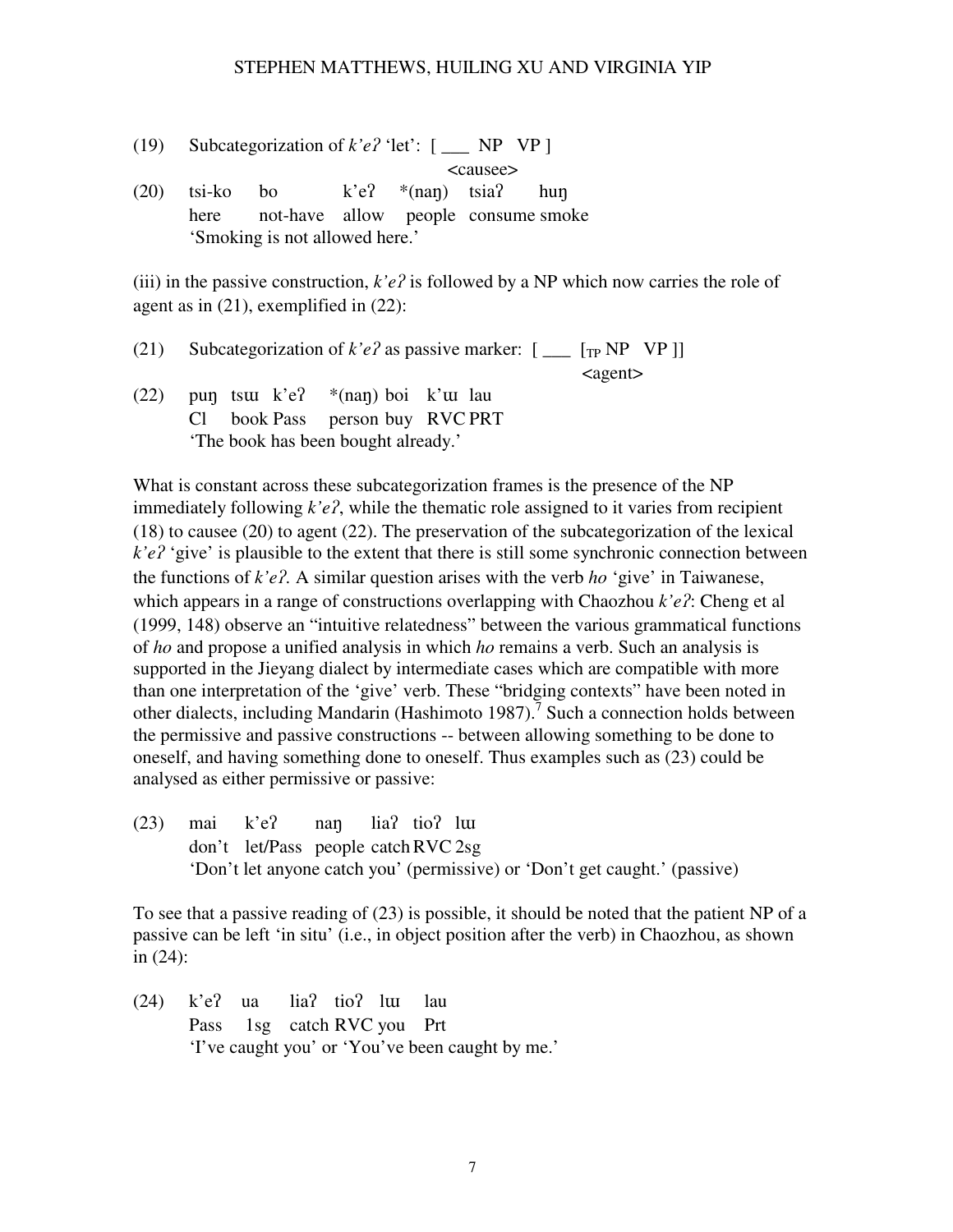The existence of bridging contexts such as (23) between permissive and passive is consistent with the view that the agent requirement in the passive is a consequence of the subcategorization of the source verb  $k'e$ ? 'give' as a three-place predicate.<sup>8</sup>

# 3. THE K'E? I CONSTRUCTION WITH UNACCUSATIVE PREDICATES

As reviewed in the previous section, the properties of passives based on transitive verbs are similar to those of other southern Chinese dialects such as Cantonese and Taiwanese. In Chaozhou, however, as Li (1959, 258) observed, "self-induced sentences" (*zidongju*) can appear in the passive form (*beidongshi*), as in (25):

 $(25)$  tsia? "t'i? ta? ni ho" k'e? i tim lo? k' $\mu$  Cl Titanic Pass 3sg sink down RVC 'The Titanic sank.'

Two features of the construction are immediately notable:

(i) the passive marker  $k'e$ ? is used with an intransitive verb,  $tim$  'sink';

(ii) the third person pronoun *i* is apparently used in the position of agent.

We now attempt to account for these properties. Based on a widely accepted understanding of unaccusativity (3.1), we shall show that the intransitive verbs in Li's "self-induced" sentences are unaccusative predicates (3.2), while the pronominal *i* is expletive (3.3).

3.1 Unaccusativity: theoretical background

Following the Unaccusative Hypothesis (Perlmutter 1978), intransitive verbs may be divided into two classes with distinct argument structures. The principal difference is that in the case of unergative verbs the subject has the role of agent (implying volitional control over the action), while in unaccusatives the sole argument of the verb has the role of theme or patient (lacking volitional control). While individual predicates may or may not behave as they do in English or other European languages, the overall framework is readily applicable to Chinese in general: Li (1990), for example, notes several distinctive features of unaccusatives in Mandarin, such as the possibility of [V NP] order. The distinction is applicable to Chaozhou, as shown in Table 1. A further distinction is made between 'alternating' unaccusatives (those with transitive counterparts) and 'non-alternating' ones (those without transitive counterparts).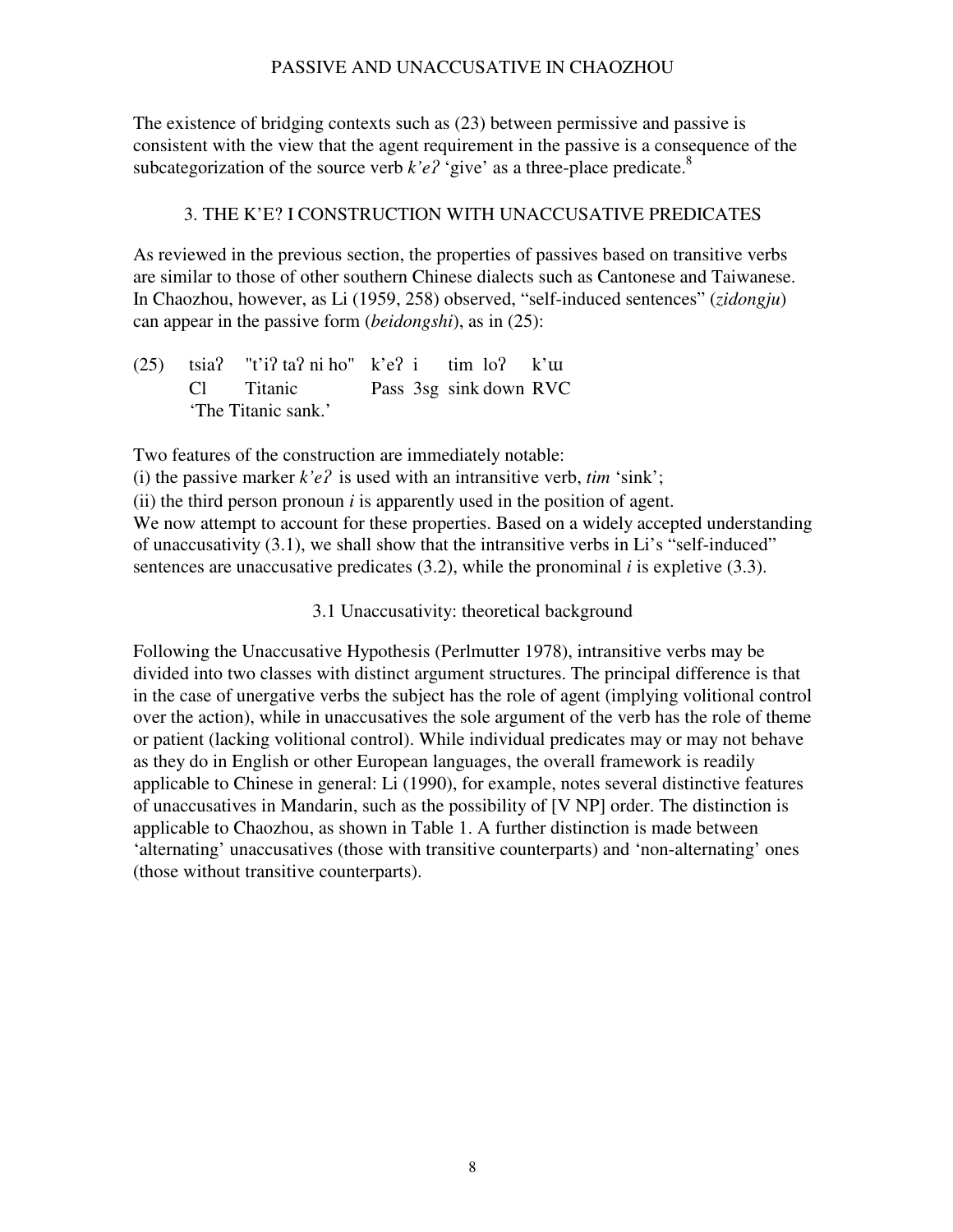

In the analysis of Levin and Rappaport Hovav (1995), alternating and non-alternating unaccusatives are assigned different representations. Verbs which alternate between transitive and unaccusative are represented with the same lexical-semantic representation (LSR), differing only in whether the agent role is projected as an argument of the verb (in the transitive,  $(26)$ ) or lexically bound (in the unaccusative,  $(27)$ ):

| (26) |                                         | Transitive <i>break</i> (Levin and Rappaport Hovav 1995, 108): |        |  |
|------|-----------------------------------------|----------------------------------------------------------------|--------|--|
| LSR: |                                         | [[ x DO-SOMETHING] CAUSE [y BECOME BROKEN]                     |        |  |
|      | Linking rule:                           |                                                                |        |  |
|      | Argument structure: $\langle x \rangle$ |                                                                | $<$ y> |  |
|      |                                         |                                                                |        |  |
| (27) |                                         | Intransitive <i>break</i> (alternating unaccusative):          |        |  |
| LSR: |                                         | [[x DO-SOMETHING] CAUSE [y BECOME BROKEN]                      |        |  |

| -----               | $\frac{1}{2}$ $\frac{1}{2}$ $\frac{1}{2}$ $\frac{1}{2}$ $\frac{1}{2}$ $\frac{1}{2}$ $\frac{1}{2}$ $\frac{1}{2}$ $\frac{1}{2}$ $\frac{1}{2}$ $\frac{1}{2}$ $\frac{1}{2}$ $\frac{1}{2}$ $\frac{1}{2}$ $\frac{1}{2}$ $\frac{1}{2}$ $\frac{1}{2}$ $\frac{1}{2}$ $\frac{1}{2}$ $\frac{1}{2}$ $\frac{1}{2}$ $\frac{1}{2}$ |       |
|---------------------|---------------------------------------------------------------------------------------------------------------------------------------------------------------------------------------------------------------------------------------------------------------------------------------------------------------------|-------|
|                     |                                                                                                                                                                                                                                                                                                                     |       |
| Lexical binding:    |                                                                                                                                                                                                                                                                                                                     |       |
| Linking rule:       |                                                                                                                                                                                                                                                                                                                     |       |
| Argument structure: |                                                                                                                                                                                                                                                                                                                     | ⊂ ∨ ⊃ |

In (26-27), *break* is characterized as an externally-caused verb. The intransitive form of *break* (27) arises from binding the external cause (x) within the LSR, which prevents the corresponding argument position from being projected in the syntax. Non-alternating unaccusatives have a different lexical-semantic representation in which the cause component is absent, as in the case of *wither* (28):

(28) Intransitive *wither* (non-alternating unaccusative): LSR: [ y BECOME WITHERED] Linking rule: Argument structure:  $\langle \nabla \rangle$ 

Such verbs are internally-caused unaccusatives, with no causal agent represented in the LSR at all. This distinction is relevant to the following discussion of the  $k'e$ ? *i* construction: most of the predicates which participate in this construction are non-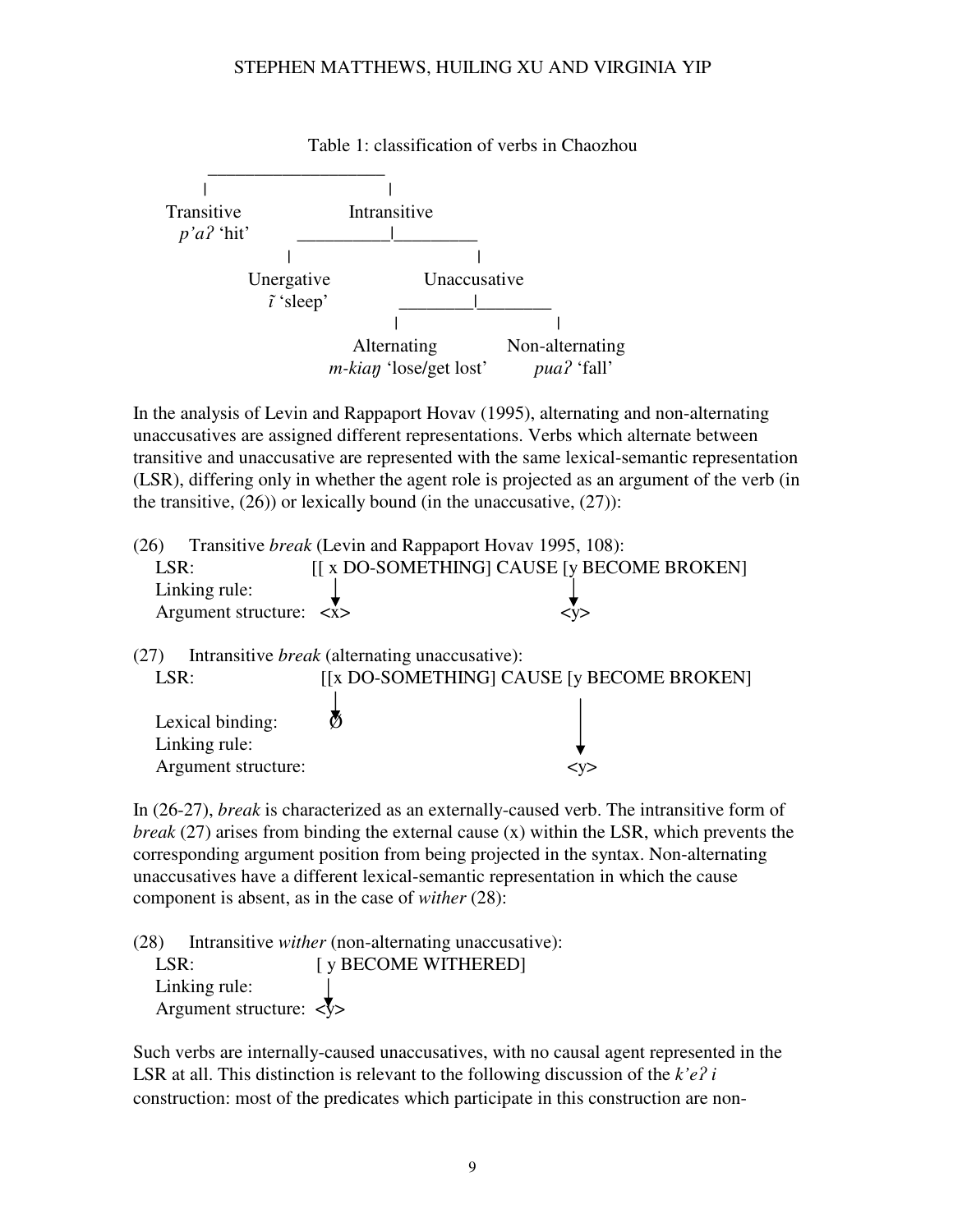alternating unaccusatives, such as  $pua^2$  'trip, fall' and  $tim$  'sink'.<sup>9</sup> When the  $k'e^2i$ construction is used with alternating unaccusatives such as *m-kian* 'to lose/to get lost', the resulting sentences may be ambiguous between unaccusative and passive readings:

 $(29)$  ki hou-tsia k'e? i m-kian k'uu Cl umbrella Pass 3sg lose RVC Unaccusative reading: 'The umbrella disappeared.' Passive reading: 'The umbrella was lost by him.'

The passive reading is based on the fact that the verb *m-kian* can also be transitive, with the meaning 'to lose', as in (30):

 $(30)$  ua m-kian ki hou-tsia I lose Cl umbrella 'I lost the umbrella.'

The transitive reading can also be expressed unambiguously using a pretransitive construction (colloquially marked by *t'an... kai i* in Jieyang, see 3.3).

3.2 Unaccusative predicates in Chaozhou

The intransitive predicates involved in the *k'e? i* construction belong to the *unaccusative* sub-category: they denote non-volitional changes of state, such as *tim* 'sink' in (25) or *kuã*   $tio$ <sup>2</sup> 'catch cold' in  $(31)$ :

|  | $(31)$ kai nou-kiã $k'e$ ? i kuã tio? |  |  |
|--|---------------------------------------|--|--|
|  | Cl child Pass 3sg cold RVC            |  |  |
|  | 'The child caught a cold.'            |  |  |

Verbs participating in the  $k'e$ ? *i* construction instantiate several of the semantic sub-classes recognized by Perlmutter (1978) and others for English, and Li (1990) for Mandarin:

- change of state: *si* 'die', *kiu* 'shrink':
- $(32)$  kiã sã soi ho k'e? i kiu k'uu Cl blouse wash RVC Pass 3sg shrink RVC 'The blouse shrank after being washed.'
	- change of location: *to* 'fall', *tim* 'sink'
- $(33)$  i bo la? t'ua ko t'i? k'uu kau, 3sg not-have strength drag Def metal go arrive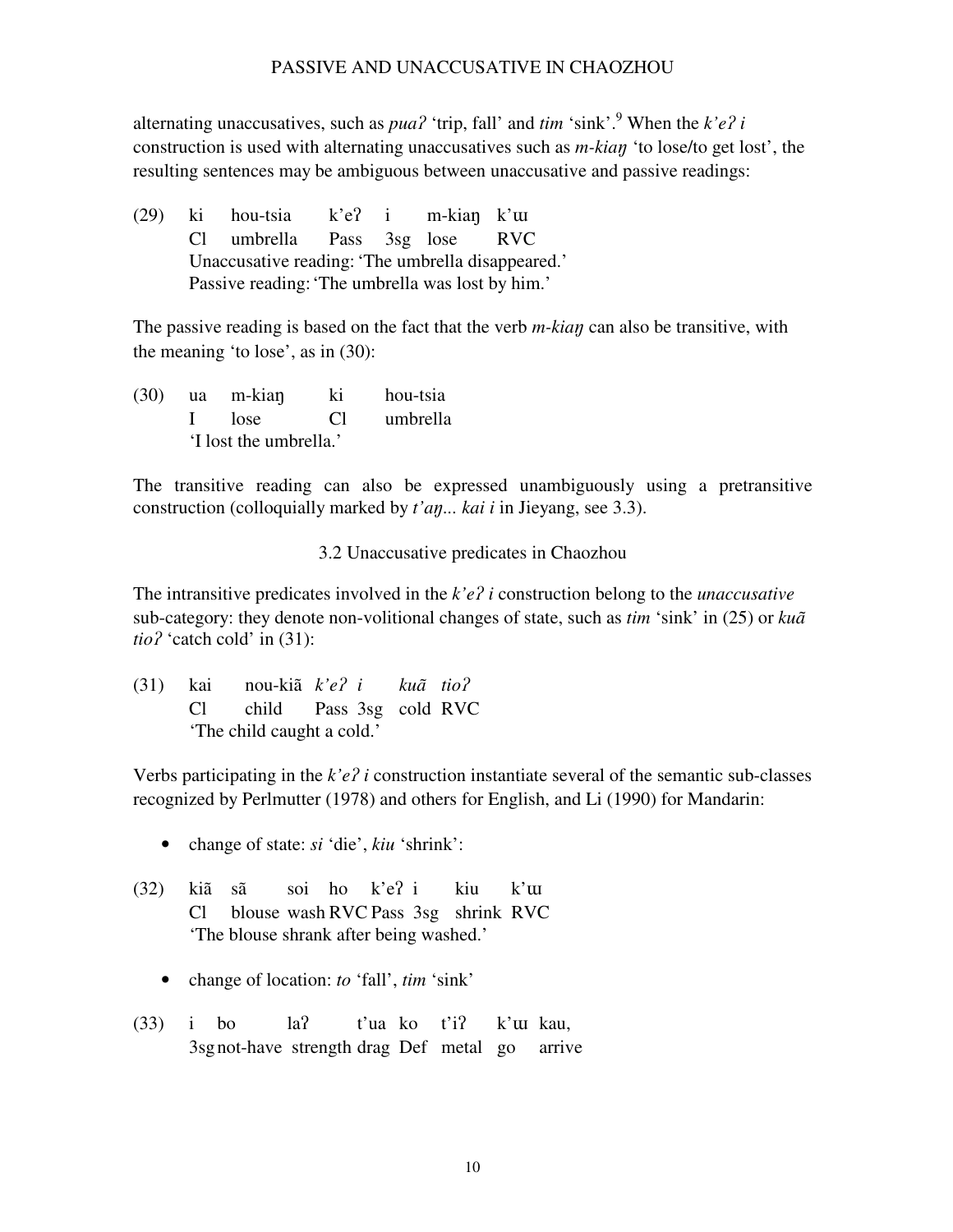kau kai nan tsu k'e? i pua? to hio k'oi ko whole Cl person then Pass 3sg fall at that river there 'As he was so weak, when he was dragging the metal, he fell into the river*.*'

- disappearance: *m-kian* 'disappear', *tsau* 'escape'
- $(34)$  sã kai ts'a $\chi$ k'e $\chi$  i tsau k'uu three Cl thief Pass 3sg run RVC 'Three thieves escaped.'

What these classes have in common is that the sole NP argument (internal argument) of the verb bears the role of patient (undergoing change of state, as in *kiu* 'shrink') or theme (undergoing change of location, as in *m-kian* 'disappear').

 In addition to these typical unaccusative verbs, in Chaozhou further unaccusative predicates can be created by combining a stative verb with a resultative verbal complement (RVC). Thus prototypical adjectival predicates (whether these are considered as adjectives or as stative verbs) can become change-of-state verbs by the addition of the verbal complement *k'uu* (literally 'go') e.g. from *ta* 'dry' we derive the unaccusative predicate *ta* $k<sup>'</sup>u<sup>'</sup>$  to become dry':

(35) luu ki pe? tio? k'ãi, bo ko ba? tse?-e tsu k'e? i ta k'uu 2sg Cl brush should cover, not.have Cl ink a-while then Pass 3sg dry RVC 'You should put the cap on the brush, otherwise the ink will dry up.'

The combination of the adjective and the complement creates a predicate denoting entering a new state. The most productive  $V + RVC$  combinations are those with  $k<sup>2</sup>u$ , which as a verb means 'go' but as an RVC in Chaozhou indicates completion or perfectivity:

| $(36)$ a. ou 'black'     | $\rightarrow$ | ou k'uu 'to become dark/black'                                                         |
|--------------------------|---------------|----------------------------------------------------------------------------------------|
| b. san 'thin'            | ->            | san k' u 'to become thin/slim'                                                         |
| c. ian-i $\delta$ 'ugly' |               | $\Rightarrow$ ian-iõ k'uu 'to become ugly'                                             |
|                          |               | d. nan 'cold' $\rightarrow$ nan k' u 'to become cold'                                  |
|                          |               | e. ts' $\tilde{e}$ -me 'blind' -> ts' $\tilde{e}$ -me k' $\tilde{u}$ 'to become blind' |

Other productive patterns include those with *tio*? 'attached' and *si* 'die'; these RVCs are associated with adversative semantics, a point which will be taken up in discussing the relationship between unaccusative and passive constructions in section 4.2.1. This pattern may be formalized in terms of Levin and Rappaport Hovav's lexical semantic representation for non-causative change-of-state verbs:

(37) [y become STATE ] (Levin and Rappaport Hovav 1995, 27)

Thus the predicate *ta k'u* in (35) has the lexical semantic representation in (38):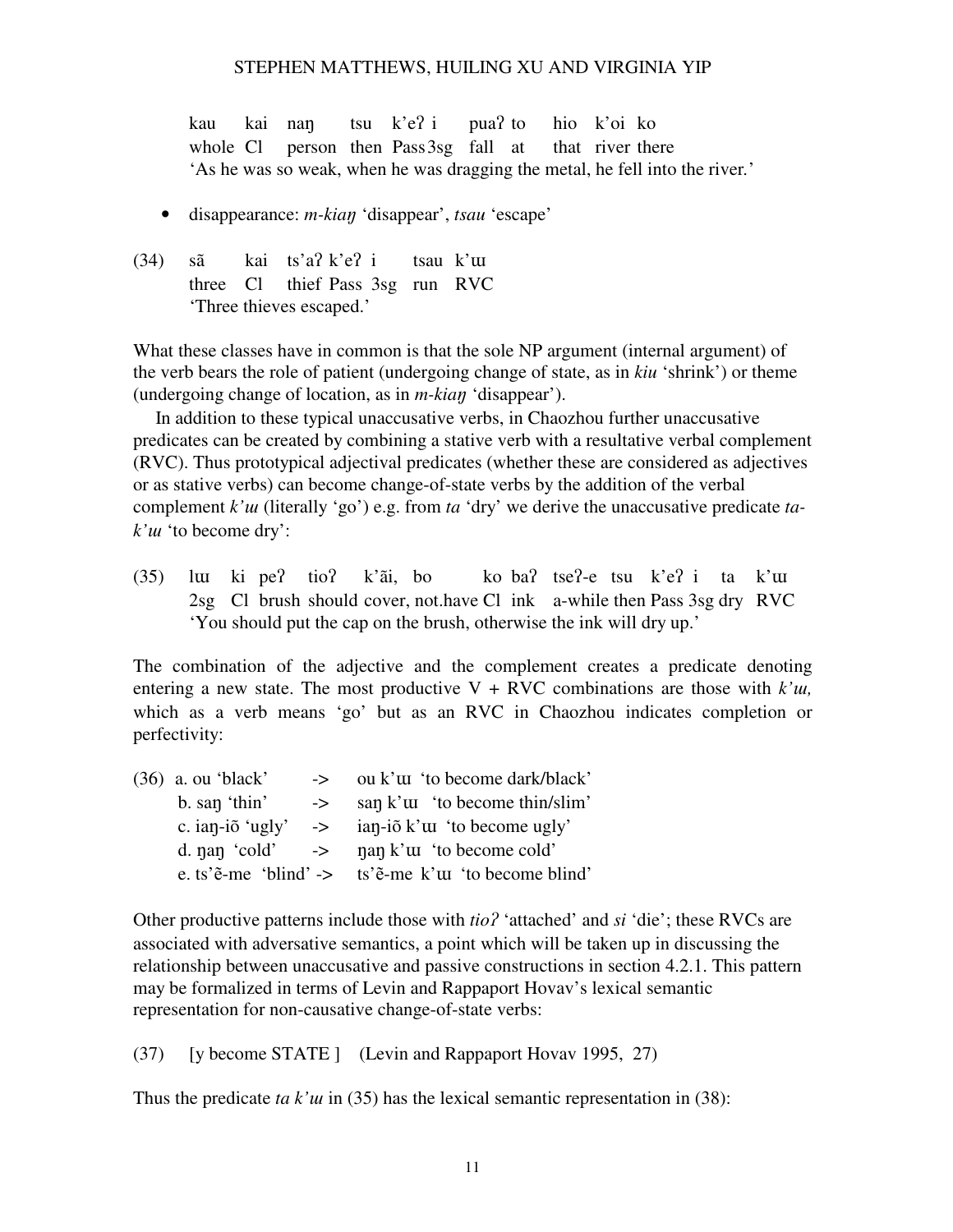## (38) [y BECOME DRY]

So far we have shown that the intransitive constructions with  $k'e$ ? *i* involve unaccusative predicates. By contrast, no such structures are possible with unergative verbs. If we put an unergative verb into the same syntactic frame, parallel readings are not possible (although a permissive reading of  $k'e$ ? may be available, as discussed under 2.1 above):

- $(39)$  kai nou-kiã tiam-tiam k'e? i k'au Cl child always Pass 3sg cry Ungrammatical: 'The child is always crying.' Grammatical: '(They) always allow the child to cry.'
- $(40)$  t'ang-tsa iu k'e? i i) just-now again Pass 3sg sleep Ungrammatical: 'He was sleeping again just now.' Grammatical: 'Just now (someone) let him sleep again.'

Here it is helpful to contrast the Jieyang unaccusative construction with impersonal passives, in which intransitive verbs appear in passive form. Such constructions are known from many Indo-European languages, as in the following examples:

| (41) | a.             | die Kinder schliefen.<br>(German)                                                         |
|------|----------------|-------------------------------------------------------------------------------------------|
|      |                | the children sleep:Past                                                                   |
|      |                | 'The children slept.'                                                                     |
|      | $\mathbf{b}$ . | es wurde (von den Kindern) geschlafen.                                                    |
|      |                | became by the children sleep:PastPart<br>it                                               |
|      |                | 'There was sleeping (by the children).'                                                   |
| (42) | a.             | (Welsh: Tallerman 1998, 184)<br>Can-odd y côr neithiwr.<br>sing-Past the choir last-night |
|      |                | 'The choir sang last night.'                                                              |
|      | b.             | Can-wyd (gan y côr) neithiwr.                                                             |
|      |                | sing-Past:Pass by the choir last-night                                                    |
|      |                | 'There was singing (by the choir) last night.'                                            |
|      |                |                                                                                           |

These Indo-European impersonal passives have the following properties:

- (i) the subject is expletive (German *es*) or null (as in Welsh);
- (ii) the agent phrase is typically optional, as in  $(41b)$  and  $(42b)$ ;
- (iii) the verbs involved are *unergative* intransitives such as *sing* and *sleep*, agentive predicates denoting a volitional action.

The Chaozhou constructions at issue contrast systematically with these impersonal passives:

(i) the subject is not expletive, but a referential patient or theme (*kai nou-kiã* 'the child' in  $(31)$ ;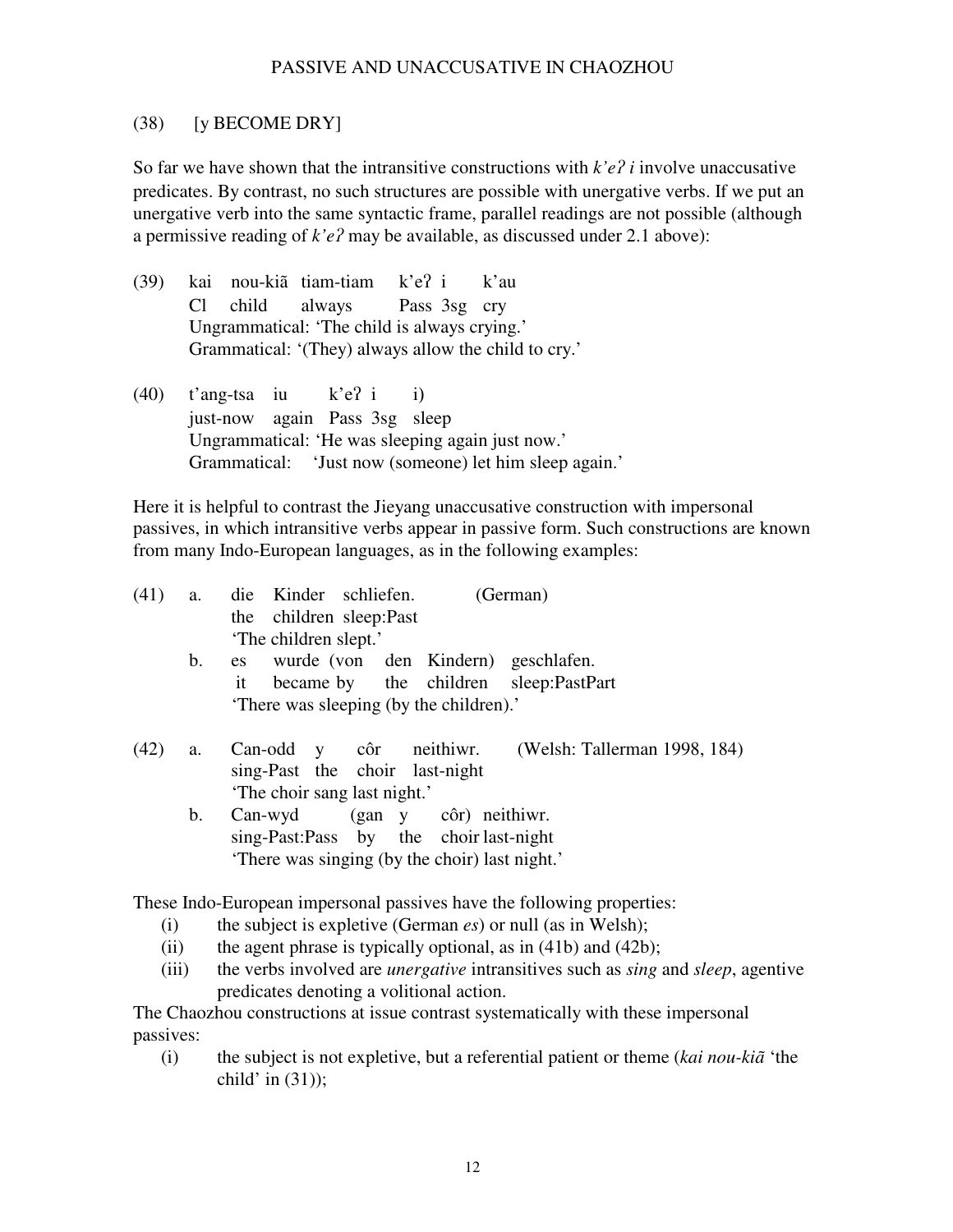- (ii) the pronominal *i* in the position of agent is obligatory (although *i* appears to be an expletive or non-referential pronoun, as discussed in section 3.3 below);
- (iii) the verbs are unaccusative, as argued above.

The Chaozhou sentence using the unergative verb 'sleep' (40) cannot be interpreted as 'He was sleeping again just now' like the German impersonal passive in (41b). Conversely, the unaccusative predicate 'fall asleep' can be expressed in the  $k'e$ ? *i* construction in Chaozhou (43), but not in the impersonal passive in German (44):

- $(43)$  t'ang-tsa iu k'e? i  $\tilde{i}$  k' $\tilde{u}$  just-now again Pass 3sg sleep RVC 'Just now he fell asleep again.'
- (44) \*Es wurde von den Kindern ein-geschlafen it became by the children fall-asleep:PastPart 'There was some falling asleep (by the children).'

This contrast highlights the difference between the Indo-European intransitive passive constructions which involve unergative verbs, and the Chaozhou ones with unaccusative predicates.<sup>10</sup>

3.3 The pronominal *i* as expletive

One of the most puzzling properties of the unaccusative construction is the obligatory use of the pronominal *i*. Passives are expected to include an agent role, even in impersonal passives based on unergative verbs (41-42), and we have argued for Chaozhou that the agent is obligatorily present, even when phonologically fused with the passive marker  $k'e$ ? (see 2.2 above). The Chaozhou unaccusatives, however, cannot assign an external theta role since unaccusative predicates lack such a role by definition: "an unaccusative predicate is one that takes an internal argument but no external argument" (Levin and Rappaport Hovav 1995, 3). A crucial question thus involves the status of the pronominal *i* which appears in the position of agent.

An immediate distinction between the passive and unaccusative constructions is that while passives based on transitive verbs allow essentially any agentive NP to appear in the position following  $k'e$ ?, the unaccusative construction allows only *i*. For example, *nan* 'people' which can be the generic agent in a transitive passive (cf. (11) above) cannot appear with  $k'e$ ? in an unaccusative construction:

| $(45)$ a. |    | $k'e$ ? i pua? $lo$ ? k' $u$            |  |  |  |
|-----------|----|-----------------------------------------|--|--|--|
|           |    | Pass 3sg fall down RVC                  |  |  |  |
|           |    | 'He fell down.'                         |  |  |  |
|           | b. | $*$ k'e? nan pua? lo? k' $\mu$          |  |  |  |
|           |    | Pass people fall down RVC               |  |  |  |
|           |    | (intended reading: 'People fell down.') |  |  |  |

The morpheme *i* is generally the third person singular pronoun, as in other Southern Min dialects. But what role does it play in unaccusative structures such as (45a)? We shall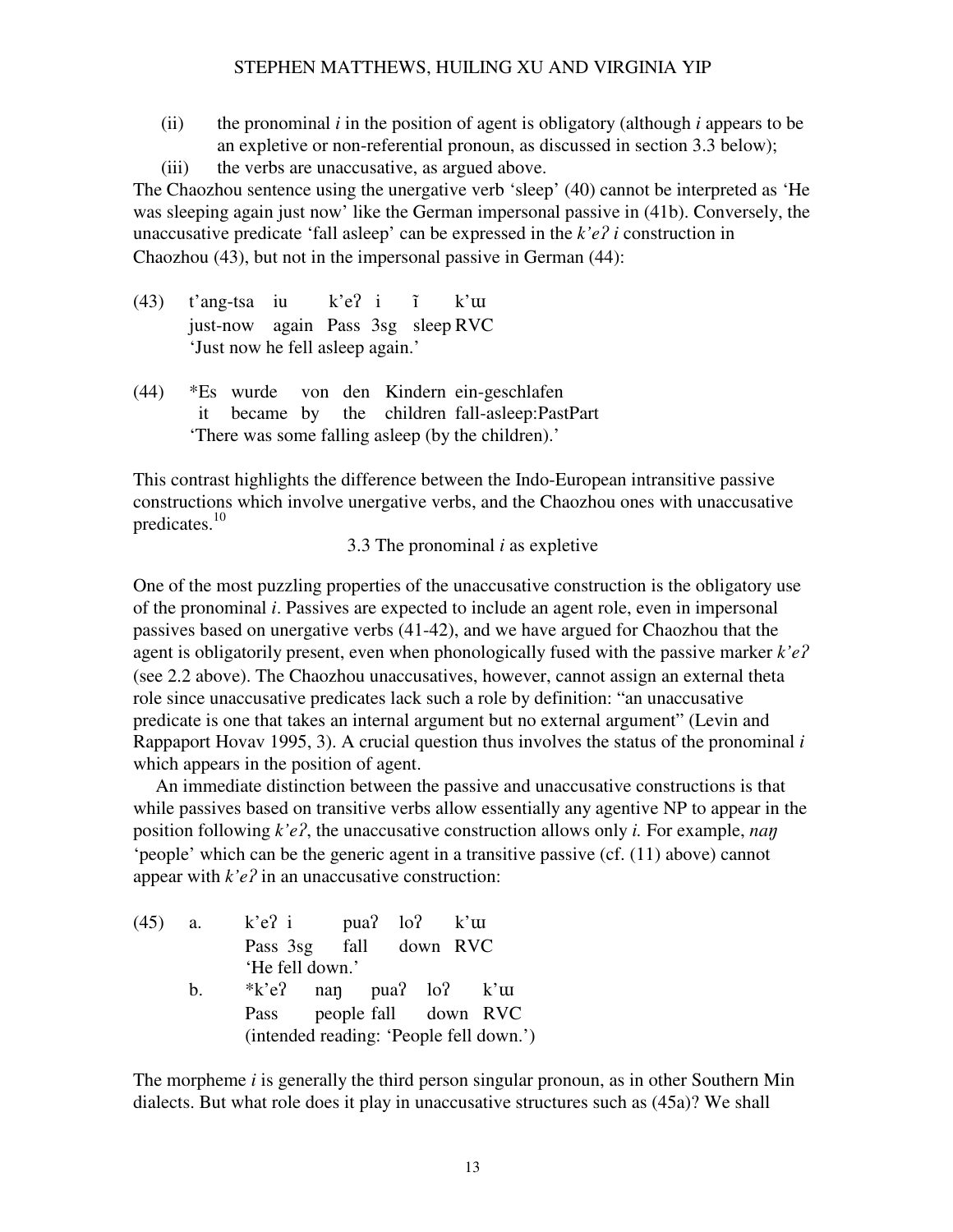consider a number of possibilities, leading to the conclusion that the pronominal *i* is expletive.

 One initially plausible approach would be to suppose that *i* is to be interpreted as some kind of implicit agent. That is, it might be reasoned, any change of state must logically have a cause, even if no such cause is specified or implied: in (45a), for example, something must have caused the speaker to fall, and this would justify the inclusion of the pronoun *i* to represent this causative agent. Indeed, native-speaking consultants often suggest such an interpretation when asked what *i* refers to. In relation to interlanguage data, too, there is evidence that conceptualizable agents play a role in the passivization of unaccusative predicates (Ju 2000), as discussed in section 4.1. These intuitions are compatible with the observation that a subset of unaccusatives are understood as having an external cause: "externally caused verbs by their very nature imply the existence of an 'external cause' with immediate control over the eventuality described by the verb: an agent, an instrument, a natural force, or a circumstance." (Levin and Rappaport Hovav 1995, 92). However, this external cause is not represented in the argument structure of the verb, but (following Levin and Rappaport Hovav's model) bound within its Lexical-Semantic Representation. Consequently, for *i* to encode an agent role is incompatible with the universal characterisation of unaccusativity as outlined in 3.1 above.

 A second possibility might be that *i* is coreferential with the grammatical subject. Indeed, Li (1959, 258) suggests (parenthetically) that *i* refers back to the subject in his example (5), repeated here:

 $(46)$  ts'iõ k'e? i to lo? k'uu wall Pass 3sg fall down RVC 'The wall fell down (by itself).'

On this interpretation, the wall falls down by itself, consistent with Li's term *zidongju* 'self-induced sentences'. This suggestion too has some initial plausibility. In many languages, a reflexive pronoun is used to encode unaccusative predicates, as in French:

(47) La verre s'est brisée the glass Refl-is broken 'The glass broke.'

The motivation for such reflexives appears to be that a property of the theme NP itself causes the action (Levin and Rappaport Hovav 1995, 294, n.4). In Chaozhou, however, the pronominal *i* cannot strictly be coreferential with the grammatical subject, since it remains invariable regardless of the person/number features of the subject. In (48), the subject *no kai noukiã* 'two children' is plural, but the third person plural pronoun form *i nan* cannot be substituted for *i* in the 'agent' position:

(48) no kai noukiã k'e? i (\*nan) pua?  $\log$  k'u two Cl child Pass 3sg (Pl) fall down RVC 'The two children fell over.'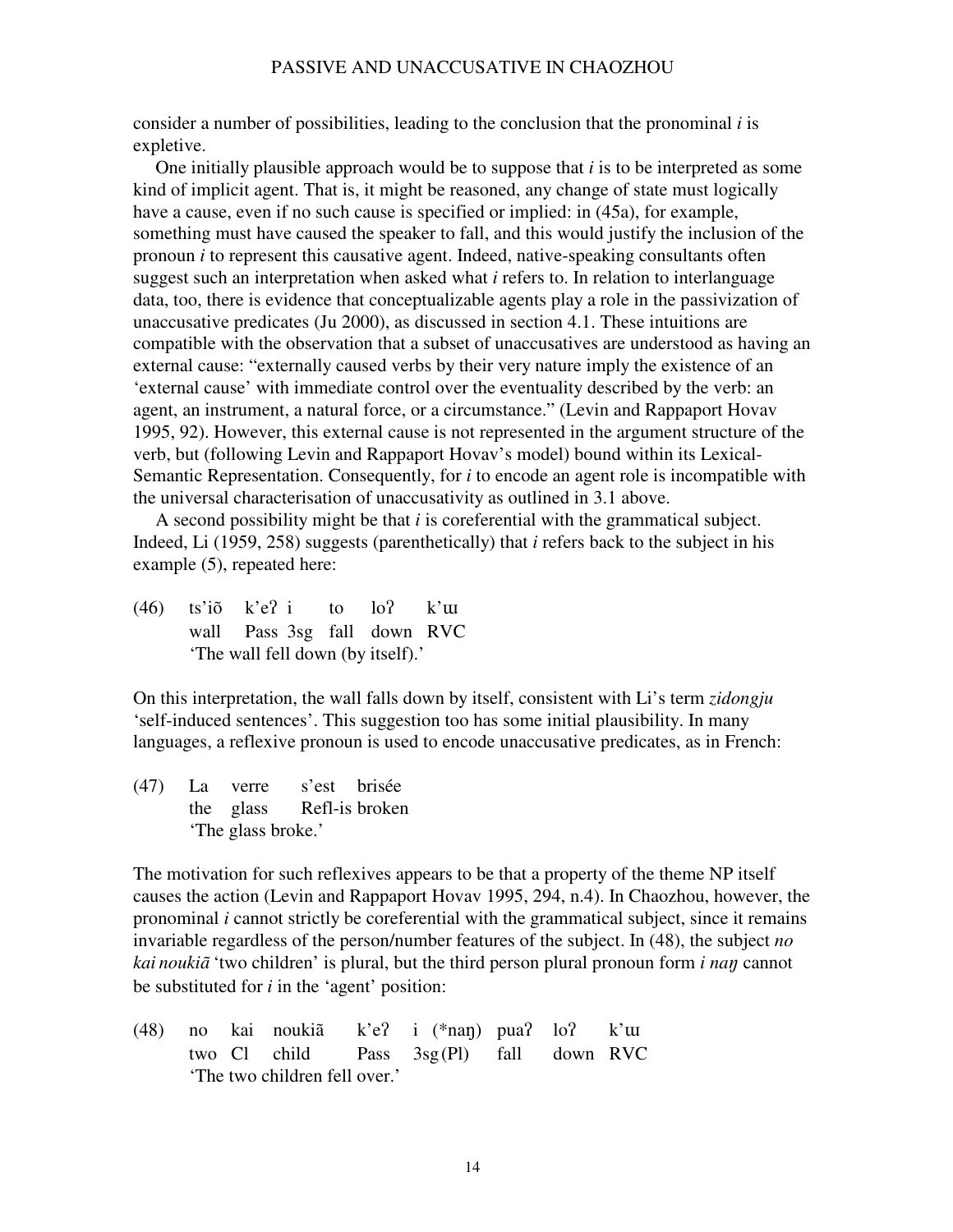Similarly, the form  $k'e$ ? *i* remains invariable even when the subject is first person as in (49):

 $(49)$  ua k'e? i pua? lo? k' $\mu$  I Pass 3sg fall down RVC 'I fell over.'

This evidence suggests that *i* in unaccusative structures is at best a frozen 'dummy agent' rather than a referential pronominal: it is apparently there to fill the syntactic position occupied by the agent in passives, but lacks the semantic role of agent, and is therefore non-thematic, much like an expletive subject in English. In fact the pronominal *i* meets all three criteria for expletive status proposed by Postal and Pullum (1988, 636), being:

- (i) morphologically identical to a pro-form: *i* is morphologically identical to the third person pronoun;
- (ii) non-referential (neither anaphoric/cataphoric nor exophoric): *i* does not refer back to the subject, since there is no person/number agreement as shown above;
- (iii) devoid of any but a vacuous semantic role: *i* cannot have a true semantic role of agent, since the argument structure of an unaccusative predicate precludes any such role.

Note that the pronoun *i* is not used as expletive in subject position, like expletive *it* in English, but this is only to be expected since as a null subject language, Chinese does not use expletive subjects. Conversely, we should recall that English allows expletive pronominals in object position in a number of cases (Postal and Pullum 1988).

Empirical support for an expletive analysis of *i* comes from another construction in which a 'dummy' pronominal *i* appears in a non-subject position. This is the pretransitive construction, which in the Jieyang vernacular may take the form [*t'an* NP *kai i* V], with *t'an* corresponding broadly to Mandarin *ba* and *kai* to *gei*, as in (50):

 $(50)$  i t'an ki hou-tsia kai i m-kian ne. 3sg Pretr Cl umbrella OM 3sg lose Prt 'He lost the umbrella!'

Like the unaccusative construction in (48-49), this pretransitive construction retains the pronominal *i* even when the object concerned has features other than 3rd person singular, as with  $luu$  'you' in (51):

 $(51)$  ua t'an lui kai i poi tiau ne I Pretr you OM 3sg sell RVC Prt 'I'll sell you off!'

Here, the object of *poi* 'sell' is *lui* 'you', not *i* 'him/her'. As in the unaccusative construction, the pronominal  $i$  here must be considered non-referential.<sup>11</sup>

The analysis of *i* as an expletive pronominal offers a solution to the paradox noted above whereby *i* occupies the *position* occupied by the agent in typical passives based on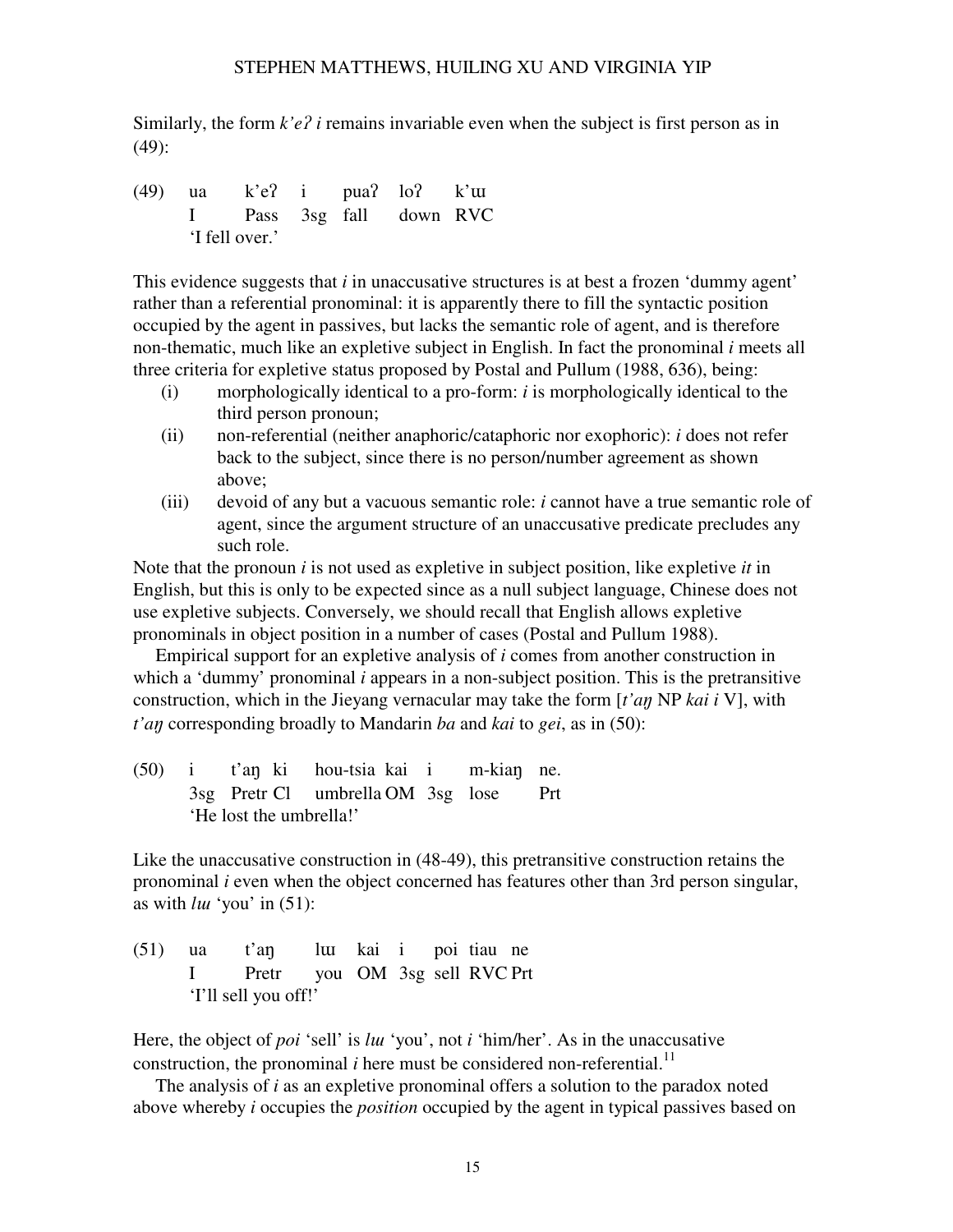transitive verbs, but lacks the thematic role of agent, as dictated by the universal characterisation of unaccusativity reviewed in 3.1 above. At the same time, our solution calls into question the assumption that every subcategorized position must be assigned a theta role: like the English data offered by Postal and Pullum (1988), the evidence for an expletive pronominal *i* in the Chaozhou unaccusative construction poses an empirical challenge to such assumptions.

Non-referential pronouns in object position are not unknown in other Chinese languages: Chao (1968, 320) speaks of "mock objects" in Mandarin, while Matthews and Yip (1994, 82) and Man (1998, 60) describe similar non-referential uses of *keoi* in Cantonese. In employing an expletive in the unaccusative construction, however, Chaozhou grammar differs from that of Chinese at large. Indeed, Li (1959) contrasted his example (5) with the Putonghua equivalent which is clearly ungrammatical:

(52) \*chang gei ta dao xia qu wall Pass 3sg fall down RVC 'The wall fell down.'

The many southern dialects in which the passive marker is derived from a 'give' verb typically do not allow such a construction. Parallel configurations are clearly ungrammatical in Cantonese, for example:

(53) \*bung coeng bei keoi dit-zo (Cantonese) Cl wall Pass 3sg fall-Pfv 'The wall fell down.'

In Mandarin, neither *bei* nor *gei* allows a structure directly parallel to the  $k'e$ ? *i* construction, with a pronominal or other NP following *bei/gei*. In some Mandarin dialects in which *gei* is widely used as a passive marker, however, the use of *gei* with unaccusative verbs results in structures which are similar apart from the lack of a pronoun after *gei*:

- (54) xiao haizi gei (\*ta) pao diao le small child GEI (3sg) run RVC Prt 'The child ran away.'
- (55) yi ge qi ge yue da de nanying gei (\*ta) huo-huo e si le one Cl seven Cl month old DE boy GEI 3sg live-live hunger die Prt 'A seven-month-old boy starved alive.'

Although apparently not cognate with Chaozhou *k'e?* (the Chaozhou cognate of *gei* being *kai*, as in (50-51) above), Mandarin *gei* has undergone a similar process of grammaticalization from lexical 'give' to permissive and passive functions (competing with *bèi* in the case of passives). Its extension from passive to unaccusative verbs may thus be parallel to that which we observe in Chaozhou, though undoubtedly more limited: the Chaozhou unaccusative construction with  $k'e$ ? *i* is more productive than the Mandarin one with *gei*, and represents an unmarked structure for the verbs concerned. In many cases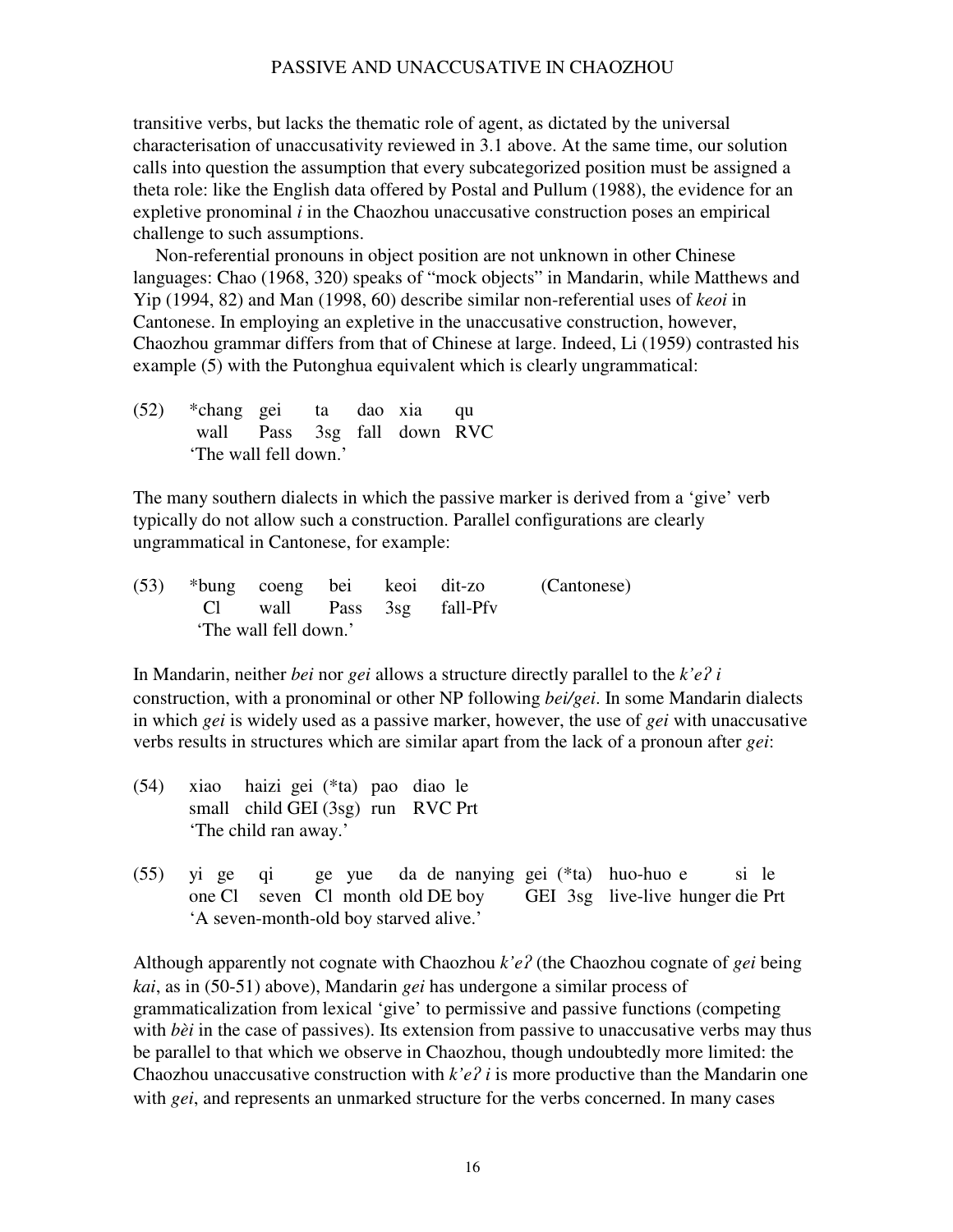omitting  $k'e$ ? *i* is judged to be odd, while including it is natural (speakers describe its inclusion as *sn-tsui* 'tripping off the lips'):

- $(56)$  kai nou-kiã ??(k'e? i) pua? lo? k'uu Cl child Pass 3sg fall down RVC 'The child fell over.'
- (57) luu nasi bo ãi tso-k'an-k'ue tsu tio?  $?*(k'e? i)$  go tio? 2sg if not want do-work then have-to Pass 3sg starve RVC '(In those days) if you didn't work, you would starve*.*'

The judgements here are not quite categorical, in part because most speakers are familiar with dialects in which no counterpart of  $k'e$ ? *i* exists (Cantonese) or none is required (Mandarin) in comparable unaccusative constructions. We discuss the optionality of  $k'e$ ? *i* further in relation to adversity in section 4.2.1.

# 4 THE PASSIVE/UNACCUSATIVE RELATIONSHIP

We shall now focus on the relationship between passive and unaccusative constructions from both syntactic and semantic perspectives. Syntactically, we note that formal overlap between passive and unaccusative constructions is widespread (4.1). Semantically, we argue that unaccusatives and passives share thematic and aspectual properties, which in turn motivate the extension of passive morphosyntax to unaccusative predicates (4.2).

4.1 Passive and unaccusative in natural languages

As we have seen, the Chaozhou use of passive morphosyntax with unaccusative verbs appears rather unusual within Chinese. In a typological perspective, however, formal resemblances between passives and the structures used for unaccusative verbs are not uncommon. Morphosyntactic parallels between passive and unaccusative constructions are found in a number of languages, as shown in Table 2.

| Languages | Passive                      | Unaccusative        |
|-----------|------------------------------|---------------------|
| Latin     | amatus est                   | mortus est          |
|           | loved is                     | died is             |
|           | '(he) was loved'             | '(he) died'         |
| Italian   | é amato da tutti             | é andato via        |
|           | is loved by all              | is gone away        |
|           | '(he) is loved by everyone.' | '(he) has left'     |
| Chaozhou  | $\alpha$ k'e? i lia? tio?    | ua ke? i kuã tio?   |
| (Jieyang) | I Pass 3sg catch RVC         | I Pass 3sg cold RVC |
|           | 'I got caught by him'        | 'I caught a cold'   |

Table 2: Formal similarity of passive and unaccusative structures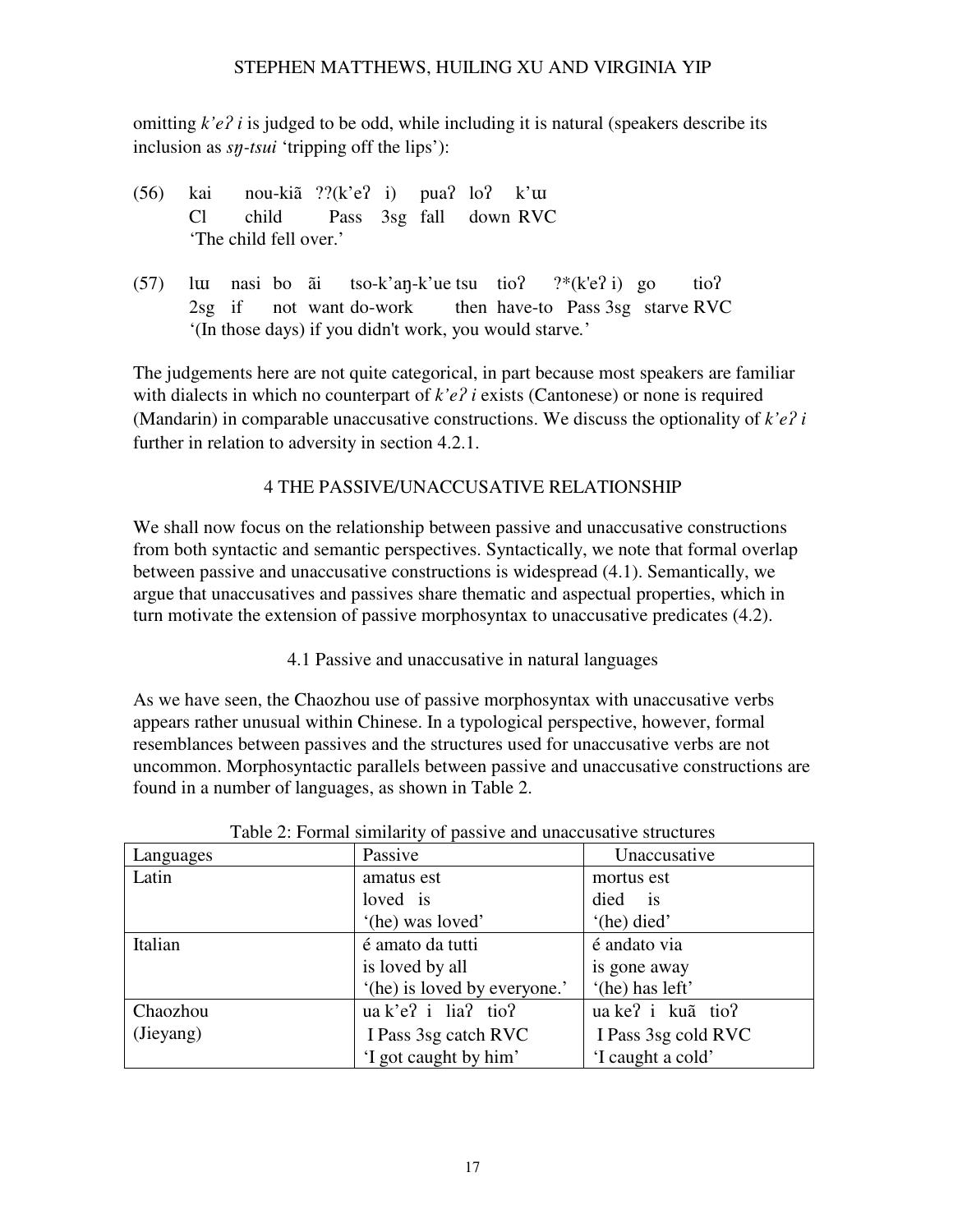Verbs of the "deponent" class in Latin, for example, are traditionally described as passive in form but active in meaning, e.g. *mortus est* 'he died' takes the auxiliary BE, just like the passive *amatus est* 'he was loved' based on the transitive verb *amare* 'to love'. Most of these verbs belong to the unaccusative class on semantic grounds, as with the verbs *patior* 'I suffer', *ingredior* 'I enter', and *labor* 'I slip', etc.). In Italian, the form of the perfect tense in the case of unaccusative verbs, as in *é andato via* '(he) has gone away', is identical in form to the present passive as in *é amato da tutti* '(he) is loved by everyone', where both constructions select the auxiliary *essere* 'to be' (see Sorace 2000). In Albanian, similarly, unaccusative predicates take the middle voice form, which is also used in passive constructions, thus putting unaccusatives into a class with passives (Rosen 1984, 57, citing unpublished work by Philip Hubbard).

These parallels suggest that the Chaozhou phenomenon is part of a widespread tendency for unaccusative predicates to be treated like passives. It is thus natural to find that the unaccusative  $k'e$ ? *i* ku $\tilde{a}$  tio? '(he) caught a cold' is formally identical to the passive *k'e? i lia? tio?* '(he) got caught by him'. Still more specific parallels exist in German, where the unergative predicate *schlafen* 'sleep' selects the auxiliary *haben* 'have' and the prefixed change-of-state verb *einschlafen* 'fall asleep' is unaccusative, taking *sein* 'be':

(58) a. Ich habe geschlafen I have slept 'I slept.' b. Ich bin eingeschlafen I am in-slept 'I fell asleep.'

This alternation between unergative simplex verbs and complex unaccusative verbs parallels that in Chaozhou as described in 3.2 above. In each case, aspect (the change of state element, encoded by the prefix in German and the RVC in Chaozhou) is a crucial element determining the unaccusativity of a predicate, as discussed in 4.2.2 below.

The formal identity of unaccusative and passive also finds parallels in the interlanguage grammar of second language learners. Learners of English from various L1 backgrounds have been observed to extend passive morphosyntax to unaccusative verbs. Native speakers of Chinese learning English, for example, produce sentences such as the following (Yip 1995):

- (59) His father was died.
- (60) An accident was happened.
- (61) The car was broken down.

Two lines of explanation for this phenomenon, which are not mutually exclusive, have been pursued in the interlanguage literature:

(i) the passive morphology can be seen as overt marking to show that the subject has the role of theme or patient, which represents a non-canonical mapping of semantic roles to grammatical relations (Yip 1995, 43);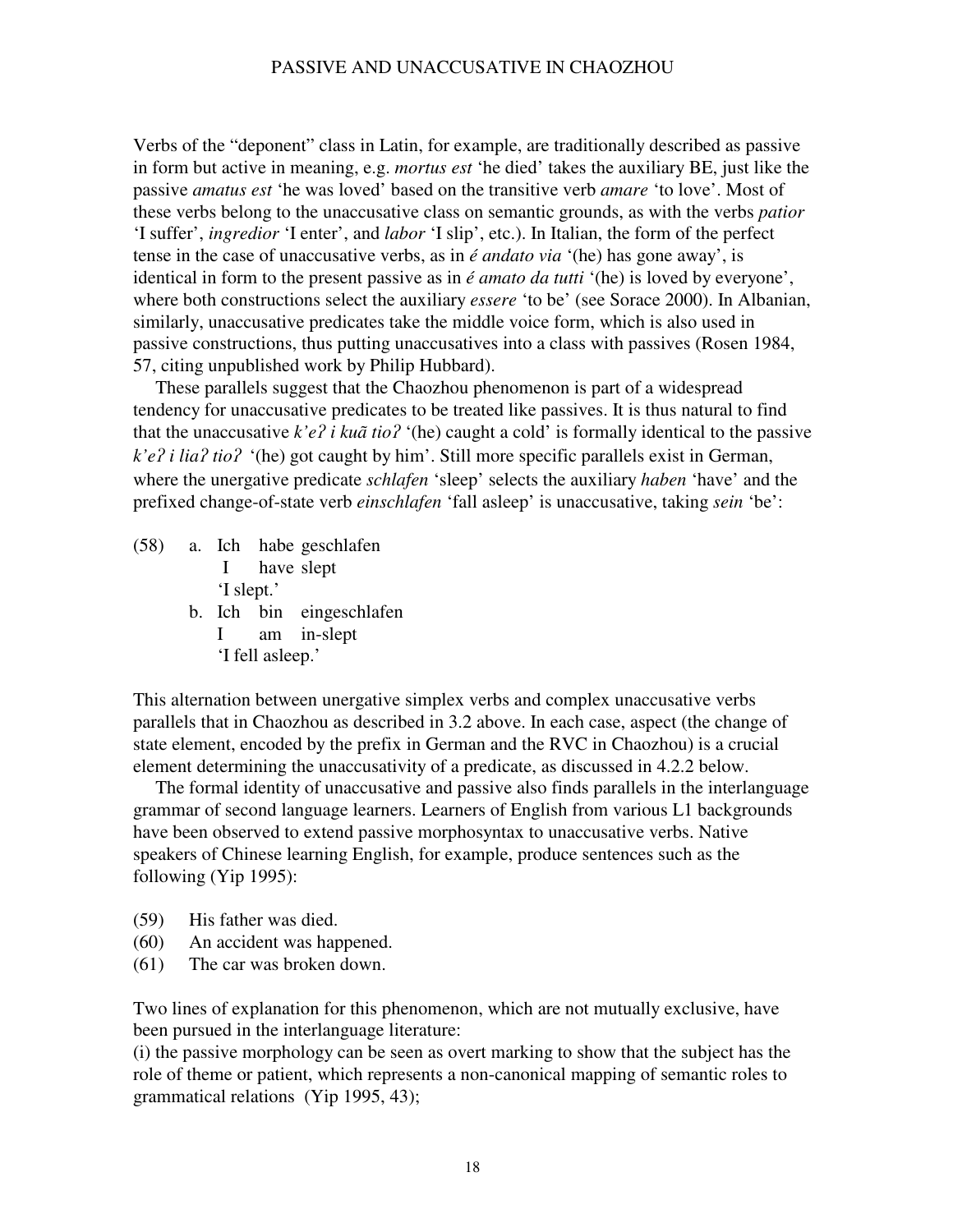(ii) the use of passive forms may reflect a tendency to attribute events to a causal agent (Yip 1995, 138; Ju 2000). This account recalls the intuition of Chaozhou speakers that the unaccusative construction implies an external cause (see 3.3 above).

Oshita (2000) shows that passivized unaccusative verbs are produced by learners of English from a variety of language backgrounds, including Japanese, Korean, Italian and Spanish. He argues that the passive marking of unaccusatives serves as "an overt marker of NP movement, a type of overgeneralization based on the passive morphosyntax of the target English" (319-320). An unaccusative predicate is associated with an argument structure of the form:  $(\emptyset \le y)$ . That is, there is no external argument, while the theme  $\le y$ is the internal argument. In certain cases this internal argument appears in object position:

- (62) a. There appeared two dogs on the stage.
	- b. Two dogs<sub>i</sub> appeared  $t_i$  on the stage.

The NP *two dogs* originates as the underlying object (internal argument) of the unaccusative verb *appear*, as in (62a) where the subject position is occupied by an expletive subject *there*; alternatively, *two dogs* can occur in the subject position via NP movement, leaving a trace in the object position (62b). A similar alternation can be seen in the interlanguage data, where the theme argument can appear in object position, as in (63):

(63) \*Once happened something no very good for her. (produced by L1 Spanish speaker: Oshita 2000, 316)

When the theme argument of *happen* appears in subject position, it is assumed to have undergone NP-movement from the internal argument position. This, in the interlanguage grammar of the learners concerned, calls for passive morphology: $^{12}$ 

(64) \*…to find out what would be happened in the next stories. (produced by L1 Korean speaker: Oshita 2000, 316)

Such L2 learners of English apparently feel compelled to overtly mark the movement of the NP from underlying object to subject position by employing the passive morphosyntax of  $be + en$ .

The extension of passive marking  $(k'e\hat{i})$  from passive to unaccusative in Chaozhou is thus consistent with a strong tendency to mark the derivation via movement (and the concomitant change in grammatical relation) by some kind of overt morphology, as manifested in the English interlanguage grammars across different L1 backgrounds. Applied to the Chaozhou data, the analysis developed by Yip (1995) and Oshita (2000) would give the following derivation:

(65) unaccusative argument structure: *go tio*?  $[\_\_\]$  ( $\emptyset$  <y<sub>i</sub>>) 'starve'

(66) NP-movement and passive marking: [NP]  $k'e$ ? i go-tio?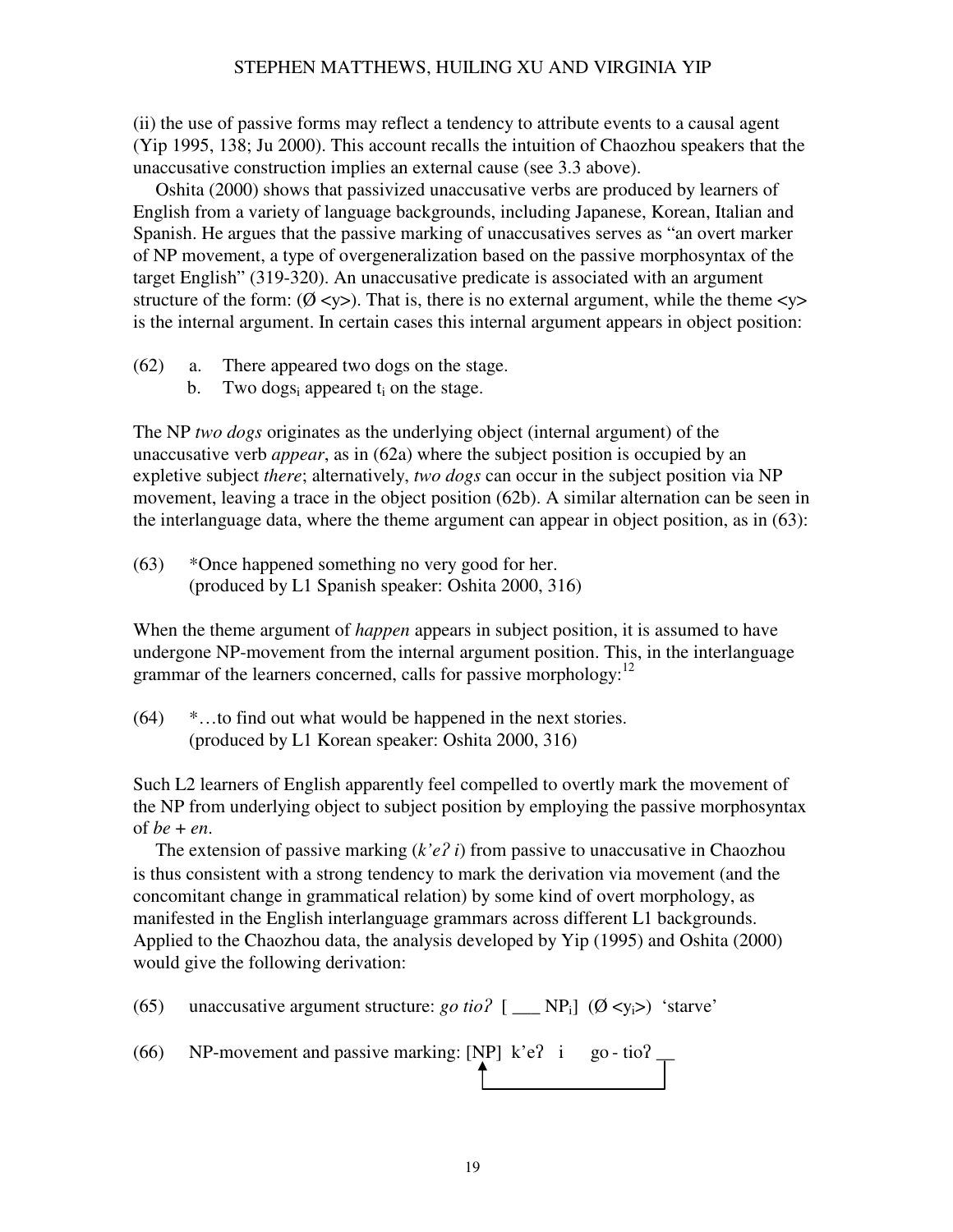The NP representing the internal argument  $\langle \psi \rangle$  in (65) would undergo NP-movement as in (66), triggering morphosyntactic marking by the phrase  $k'e$ ? *i* and resulting in (67):<sup>13</sup>

 $(67)$  luu tio? k'e? i go tio? 2sg must Pass 3sg starve RVC 'You're going to starve.'

The parallel between the dialect and interlanguage data is entirely consistent with the general view of interlanguage adopted by Yip, Oshita and others engaged in the theoretical analysis of interlanguage structure. Such analysis is predicated on the assumption that a learner's language is, at any stage, a possible natural language, as argued in the seminal papers of Selinker (1972) and Adjemian (1976). Indeed, an early formulation of the interlanguage hypothesis described learner languages as 'idiosyncratic dialects' (Corder 1973). In this view the interlanguage data, like the Chaozhou dialects studied here, represent natural languages providing further evidence for the Unaccusative Hypothesis.

4.2 Semantic properties: adversity and aspectuality

In the previous section we reviewed formal similarities between passive and unaccusative constructions across languages. In the case of Jieyang there are also semantic properties which unite these two constructions, in particular adversity and aspectual properties.

4.2.1 Adversative semantics of the passive and unaccusative

The semantic feature of adversity is a well-known characteristic of passives in Chinese as a whole (Chao 1968, 703) and more generally of languages of East and Southeast Asia (Keenan 1985, 270). This is also a feature of passives in Jieyang: for example, the verb *t'õi* 'see' is intrinsically neutral with respect to effect on the object, but its passive form carries the adversative sense, in this case implying that the speaker did not wish to be seen:

 $(68)$  ua k'e? nan t'õi tio? I Pass people see RVC 'I was seen.'

Like the passive constructions, the unaccusatives in Chaozhou are also associated with adverse effect on the subject. A change of state that results in adverse effect on the subject calls for the  $k'e$ ? *i* construction, while a change of state which is desirable may not allow it. For example, the predicate *ts'au* 'bad-smelling' allows the unaccusative construction meaning 'become smelly', but its antonym *p'an* 'fragrant' does not, because 'becoming fragrant' is not normally an adverse effect:

 $(69)$  bue hu k'e? i ts'au k'uu Cl fish Pass 3sg smelly RVC 'The fish turned smelly.'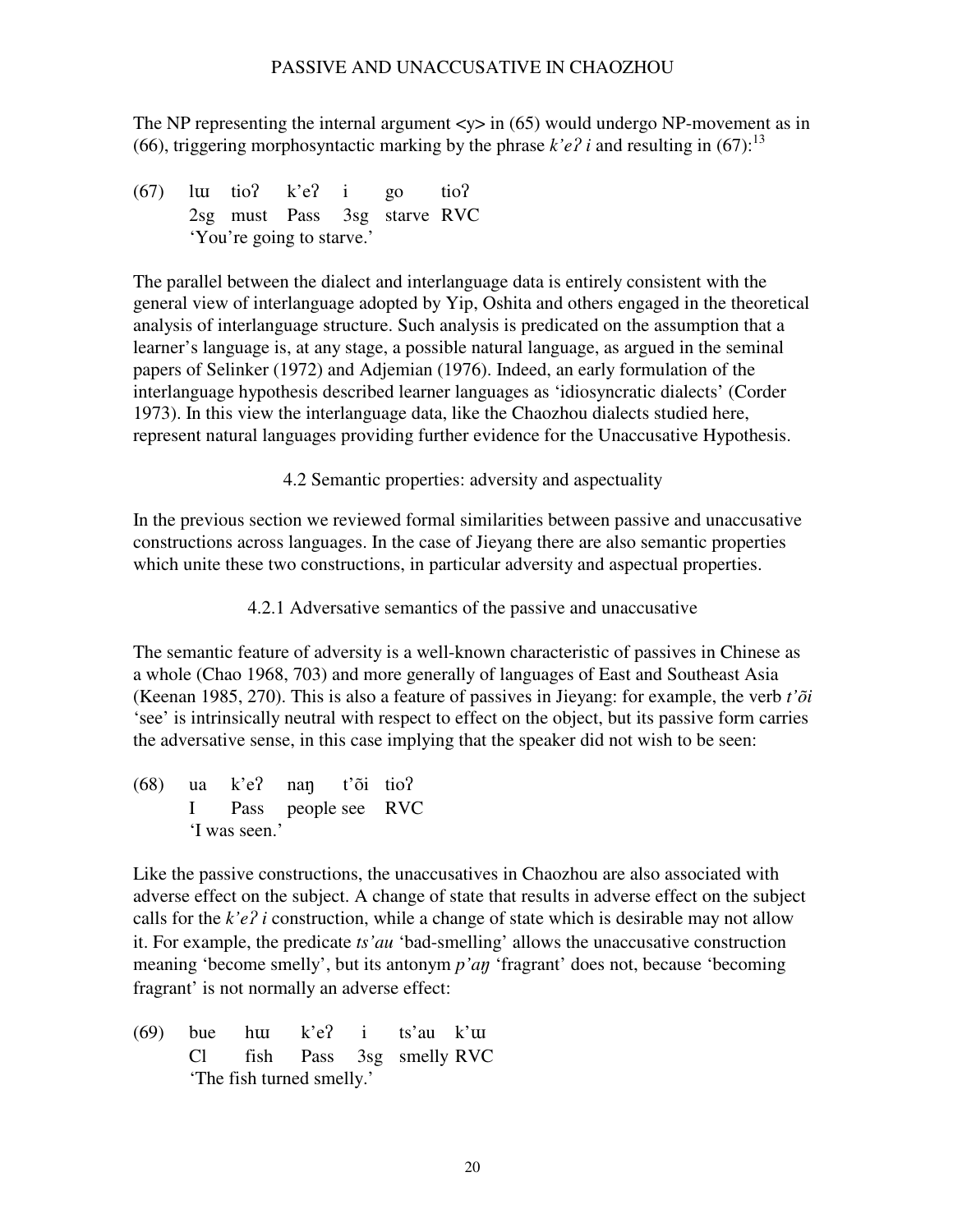(70)  $*$ tsan hue k'e? i p'an k'uu Cl flower Pass 3sg fragrant RVC 'The flower became fragrant.'

Similarly, the unaccusative predicate *boi k'uu* 'become unable' is compatible with the  $k'e$ ?  $i$  construction but its positive counterpart *oi*  $k'u$  'become able' is not:

- $(71)$  ua ĩ-tsãi oi iu-ion, hen-tsai lon k'e? i boi k'uu 1sg before able swim, now all Pass 3sg not.able RVC 'I used to be able to swim, but now I can't.'
- $(72)$  \*ua ĩ-tsãi boi iu-ion, hen-tsai lon k'e? i oi k'uu 1sg before not.able swim, now all Pass 3sg able RVC 'I used to be unable to swim, but now I can.'

These contrasts shed light on the question of optionality of  $k'e$ ? *i* which we noted in section 3.3 above. Some unaccusative predicates, such as *ta* '(become) dry', may be used with or without  $k'e$ ? *i*. Without  $k'e$ ? *i*, as in (73), the sentence is judged to be a neutral description of a change of state, without any adversative sense:

(73) A: ko bak ta bue? Cl ink dry not.yet 'Has the ink dried up?' B: ta lau dry Prt 'Yes, it has.'

Here the ink on the page has dried up as anticipated, while in  $(74)$ , with  $k'e$ ? *i*, the drying up of the ink is considered as unfortunate because it prevents someone from writing with the pen:

 $(74)$  ki pek ko bak k'e? i ta k'uu Cl pen Cl ink Pass 3sg dry RVC 'The ink of the pen has gone dry.'

This adversative sense may be due to the perceived relationship of the construction to the passive, where  $k'e$ <sup> $\hat{i}$ </sup> explicitly assigns the role of patient to the subject NP.

4.2.2 Aspectuality and the role of Resultative Verbal Complements

Huang (1999) points out that passive constructions involve two distinct dimensions of the predicates concerned: transitivity and aspectuality. While transitivity involves the number of arguments of a predicate, as when a typical passive construction involves detransitivization, the aspectuality dimension involves features such as causality, inchoativity and change of state. Huang further suggests that the Chinese type of passive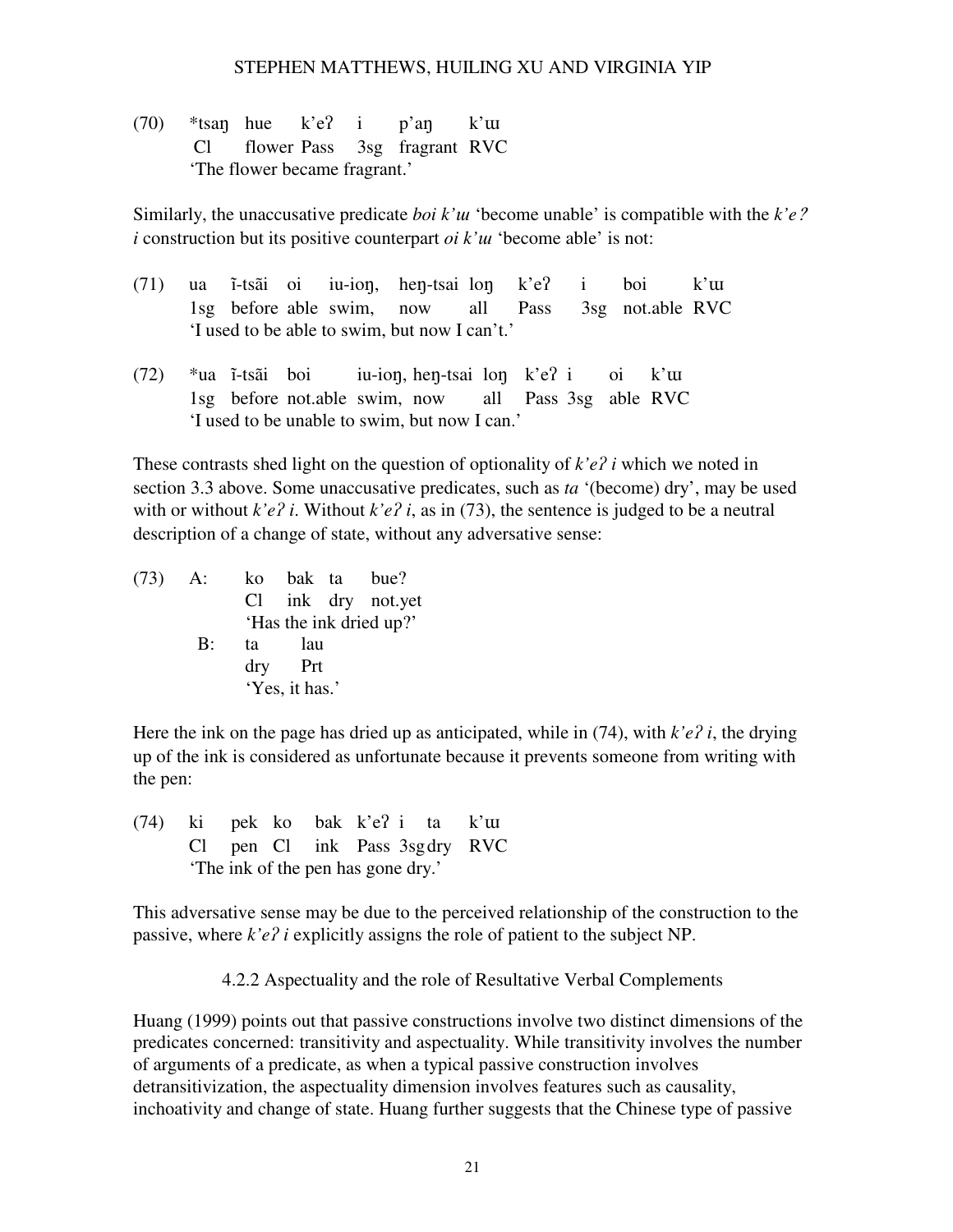involves manipulating the aspectuality dimension of the embedded predicate, whereas in the English type, the transitivity dimension is manipulated.

Aspect plays a prominent role in the grammar of unaccusatives too, as in Pan's (1996) analysis of locative inversion in Mandarin, where the imperfective suffix -*zhe* plays a crucial role. Following Bresnan and Kanerva (1989), Pan assumes that locative inversion may apply when the verb is unaccusative either intrinsically, or as a result of undergoing some morphological operation; the predicates which undergo locative inversion in Mandarin are unaccusatives derived through such an operation, namely suffixation of the suffix *-zhe* and concomitant deletion of the agent argument. In general, non-passivized transitive verbs are not expected to occur in locative inversion, but Mandarin allows verbs such as *fang* 'put', *xie* 'write', etc., to do so when the suffix *-zhe* is added. Addition of the suffix -*zhe* to an accomplishment verb such as *fang* 'put' with the argument structure  $\epsilon$  <agent, theme, location $\epsilon$  triggers deletion of the agent role, deriving an unaccusative predicate with the argument structure <theme, location> (Pan 1996, 427). This derived unaccusative predicate then appears in the locative inversion construction, as in (75). Due to the agent deletion operation associated with *-zhe*, an agent phrase is precluded from the locative inversion construction (76):

- (75) zhuozishang fang-zhe yi ben shu table-top put-ZHE one Cl book '(Lit.) There is a book put on the table.'
- (76) \*zhuozishang (bei) John fang-zhe yi ben shu table-top by John put-ZHE one Cl book 'On the table was put a book by John.' (examples from Pan 1996, 410)

In Chaozhou, aspectuality plays such a role both in transitive passives and in the unaccusative construction. In particular, the intransitive verbs with which we are concerned appear in the form  $[k'e\hat{i}]$  v] only in conjunction with a resultative verbal complement (RVC) which encodes change of state. For example *si* 'die' is itself a prototypical unaccusative predicate, but in the construction  $[k'e\hat{i} V]$  it requires the verbal complement  $k'u$  (lit. 'go'). In this respect, the unaccusative verbs (77a) behave like passives based on transitive verbs, which also require the RVC (77b):

|      |  | unaccusative              |  |                            |  |  | passive of transitive verb |                                  |                          |
|------|--|---------------------------|--|----------------------------|--|--|----------------------------|----------------------------------|--------------------------|
| (77) |  | a. bue huu k'e? i si k'uu |  |                            |  |  |                            | b. bue hui $k'e$ ? i tsia? $k'u$ |                          |
|      |  |                           |  | $Cl$ fish Pass 3sg die RVC |  |  |                            |                                  | Cl fish Pass 3sg eat RVC |
|      |  | 'The fish died.'          |  |                            |  |  |                            | 'The fish was eaten up by him.'  |                          |

Without the RVC,  $k'e$ ? can only be interpreted in its permissive sense (cf. 2.1 above):

| (78) | unaccusative<br>a. k'e? i si    | transitive<br>b. $k'e$ ? i tsia? |
|------|---------------------------------|----------------------------------|
|      | allow 3sg die<br>'Let him die.' | allow 3sg eat<br>'Let him eat.'  |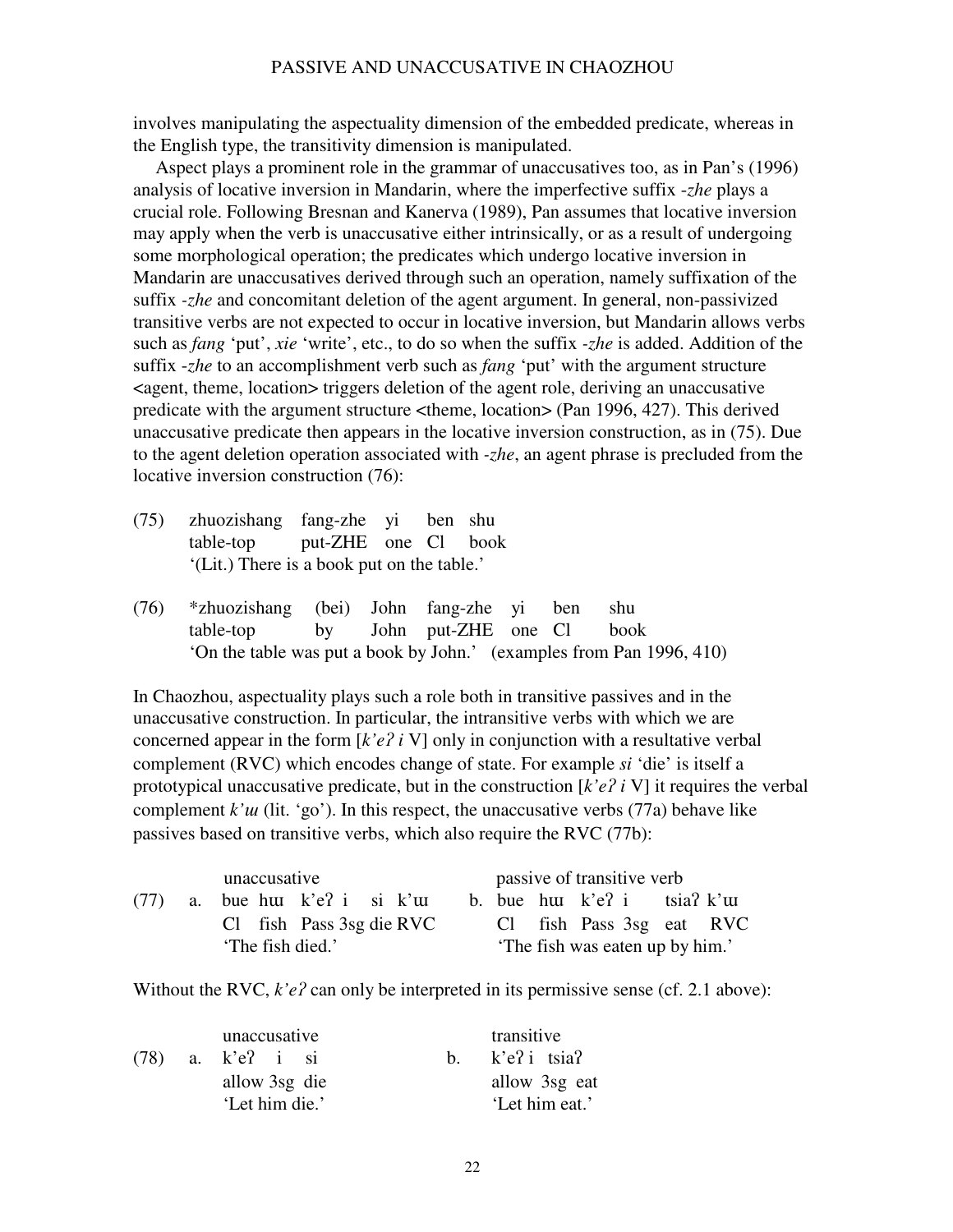The addition of a resultative verbal complement therefore manipulates both the argument structure and the aspectuality of the predicate. The verb  $\tilde{i}$  'sleep' alone, for example, is intrinsically unergative (79a). With the addition of the resultative complement  $k<sup>2</sup>u$ , however, the verbal complex  $\tilde{i} k'u$  'fall asleep' is unaccusative and thus calls for the  $k'e$ ? *i* construction (79b):

 $(79)$  a. ua t'õi tiansi au tsu k'uu  $\tilde{i}$  I watch TV after then go sleep 'I went to sleep after watching TV.' b. ua t'õi tiansi, t'õi t'õi e tsu  $(k'e$ ? i) ĩ k'uu I watch television watch watch Asp then Pass 3sg sleep RVC 'I fell asleep while watching television.'

A revealing variant of the same process occurs where the verb is followed by a clausal complement introduced by *kau* 'until' instead of a RVC. Such a complement clause expresses a result or extent (cf. Mandarin *de*, Cantonese *dou*) and is predicated of the subject:

- (80) tsau-ze? k'ui tse? ze? ts'ia, k'e? i he? kau mãi tã yesterday drive one day car, Pass 3sg tired until not-want say 'I drove for a whole day yesterday and became dead tired.'
- (81) kai tou k'e? i tsia? kau t'iã si Cl stomach Pass 3sg eat until hurt RVC 'I ate until my stomach hurt.'

Again, the verbs here are not intrinsically unaccusative predicates: *he?* 'tired' by itself involves no change of state, while  $tsia<sup>2</sup>$  'eat' denotes a volitional action. With the addition of the complement clause introduced by *kau*, however, a complex predicate is formed which is non-volitional and entails a change of state: 'become tired to death' in (80), and 'eat with the effect of having a stomach-ache' in (81). Given these semantic features, the predicate as a whole is now unaccusative, hence the use of the marker  $k'e$ ? just as for unaccusatives consisting of verb  $+ RVC$  as discussed above. An important implication of the variant in (80) is that the RVC itself, though characteristic of the unaccusative construction, is not an absolute requirement; rather, what is decisive is the semantic component [Change of State] which can be encoded either by an RVC or an alternative means such as the resultative clause.

Finally, we note that the option of the resultative clause is one which the unaccusative construction shares with the passive, as seen in (82):

(82) kai tou k'e? i p'a? kau t'iã si Cl stomach Pass 3sg hit until hurt RVC 'My stomach was hit by him until it hurt.'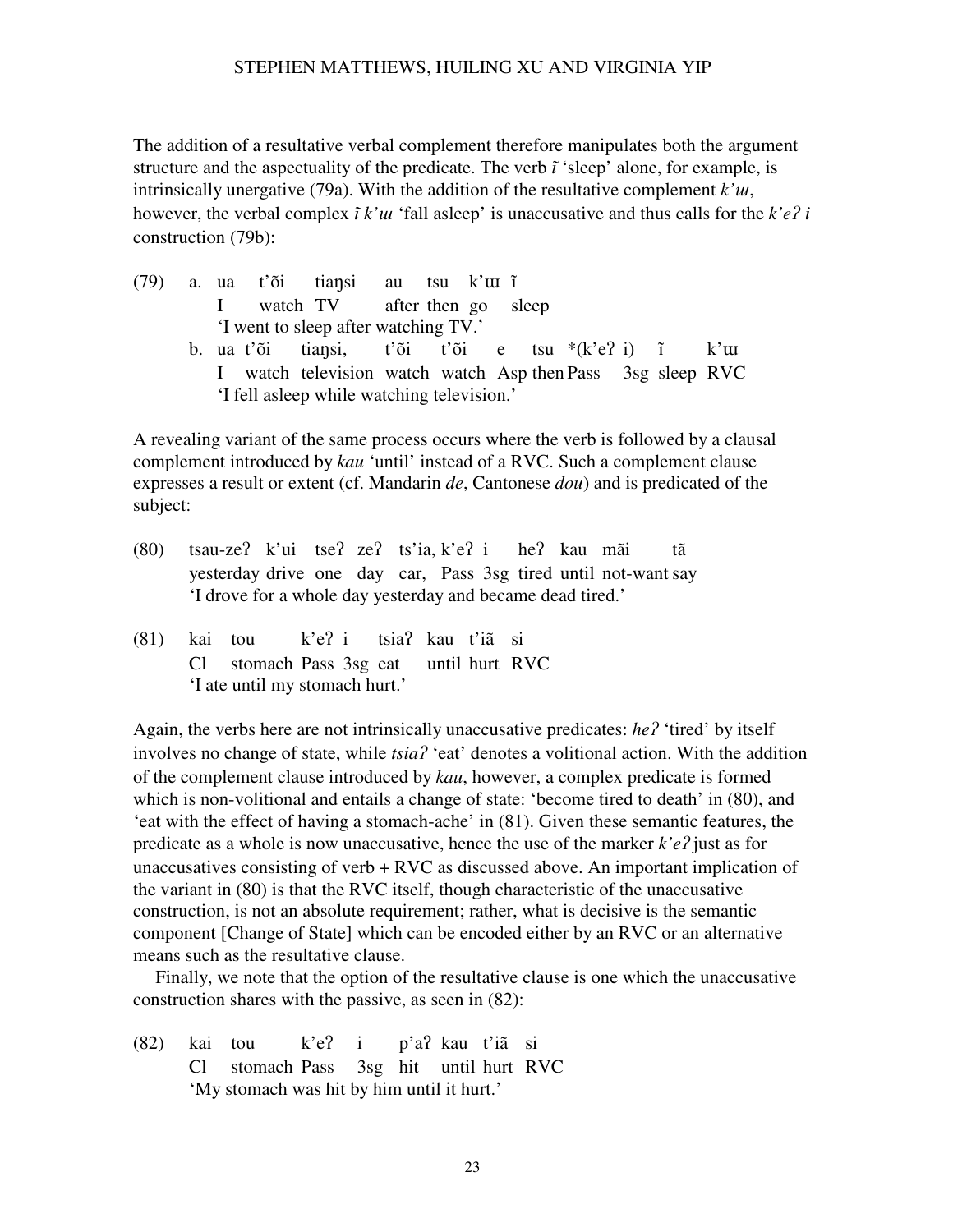This behavior of resultative clauses is parallel to English, where resultative phrases may be predicated of the subjects of passivized and unaccusative verbs (83-84), but not of unergatives (85):

- (83) I was knocked flat on the ground (passive)
- (84) I fell flat on the ground (unaccusative)
- (85) \*I crawled flat on the ground (unergative)

One of relatively few reliable diagnostics for unaccusatives in English, this is considered a 'deep' manifestation of unaccusativity by Levin and Rappaport Hovav (1995). In Chaozhou, the 'deep' unaccusativity shown in (80-82) confirms the 'surface' manifestation constituted by the appearance of  $k'e$ ? *i* in (80-81).

#### 5. CONCLUSIONS

This investigation of the relationship between passive and unaccusative constructions in Chaozhou began with an observation made by Li (1959) some 45 years ago: that the same morpheme  $k'e$ ? involved in the passive also appears in certain intransitive constructions. We have shown that Li's "self-induced sentences" are clauses with unaccusative verbs. The use of the marker  $k'e\hat{i}$  i with unaccusative verbs presents a distinctive syntactic feature of this dialect group: it constitutes overt, grammaticalized marking of unaccusativity, of a kind unusual in Chinese but paralleled in several Indo-European languages. The resemblance in form between passive and unaccusative constructions observed in the Jieyang dialect parallels that in languages such as Italian and German where the same auxiliary is selected in passive and unaccusative structures. The use of specifically passive morphosyntax with unaccusative predicates also closely resembles constructions widely attested in the interlanguage of learners of English, in which passive morphosyntax is extended to unaccusative verbs. Thus the Chaozhou  $k'e$ ? *i* construction, while unusual within Chinese dialect syntax, proves to be well-motivated in a wider typological and theoretical perspective. The underlying parallel between passive and unaccusative structures, in each case, involves both thematic roles and aspectuality. Both constructions can be characterised as having the internal argument appearing as the subject, representing the semantic role of theme or patient. The unaccusative predicates are formed by a verb together with a resultative complement which specifies an aspectual component, [change of state].

The properties of the passive and unaccusative constructions present a paradox: how can we reconcile the fact that the passive marker  $k'e\hat{z}$ , which has an agent requirement in Chaozhou, is extended to unaccusative predicates, which by definition lack an agent role? In the solution we have suggested, the obligatory agent phrase in the passive is a consequence of the subcategorization of the verb  $k'e$ <sup>2</sup> 'give' which has become grammaticalized as a marker of passive constructions. The invariable *i* which occupies the corresponding position in unaccusative constructions is an expletive pronominal, lacking the thematic role of agent and not coreferential with the subject.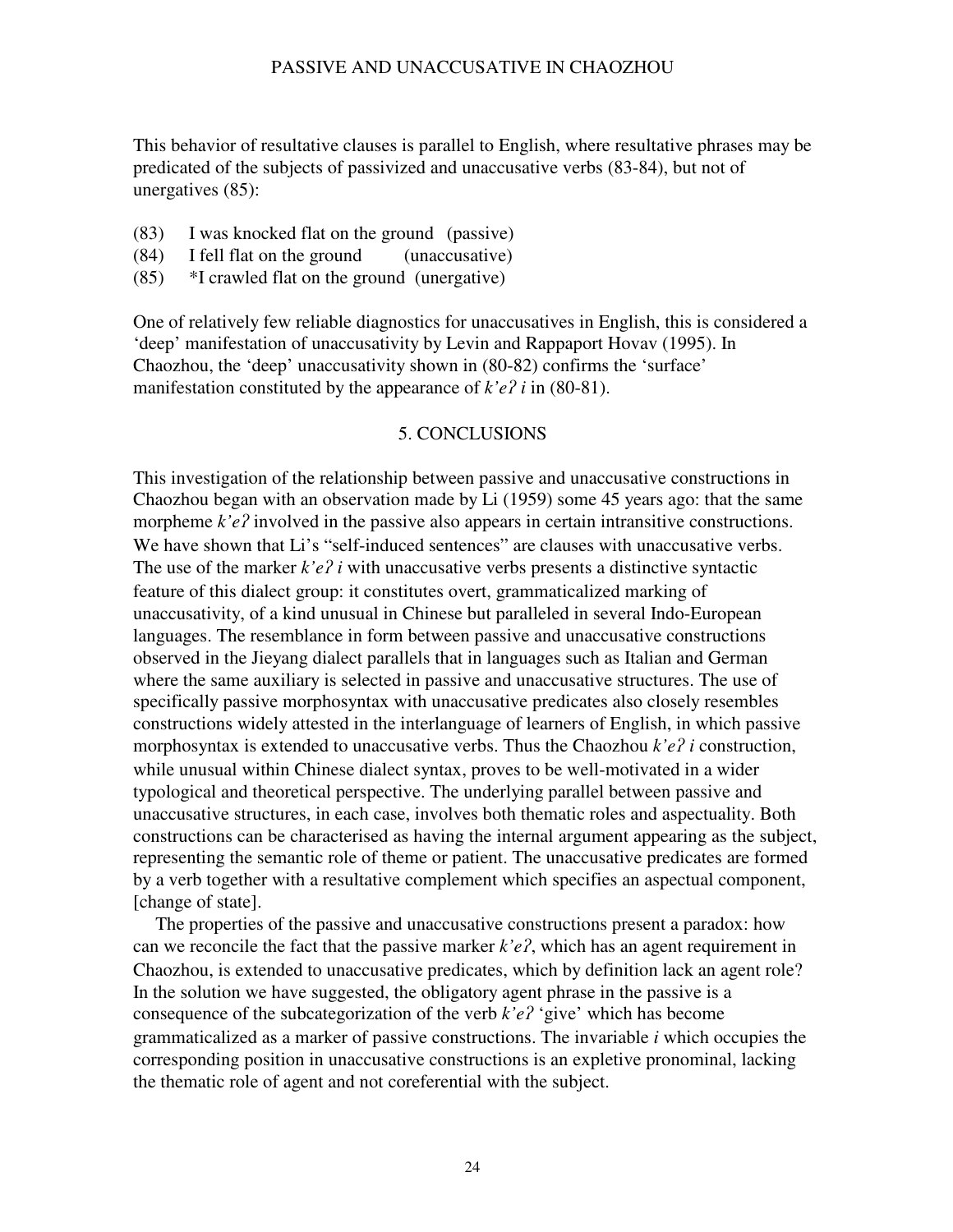Finally, the account we have offered suggests several avenues for future research. One concerns the prevalence of the phenomenon: its instantiations in the diverse Min dialects, the relationship between the obligatory unaccusative marking in Chaozhou and the optional use of *gei* in Mandarin dialects, etc. Other issues deserving further investigation include the nature of the aspectual constraints on passive and unaccusative constructions in Min; the role of non-referential pronouns in unaccusative and pretransitive constructions; and the implications of the phenomenon for syntactic and semantic approaches to unaccusativity.

## **NOTES**

\* This research was substantially supported by a grant from the Research Grants Council of the Hong Kong Special Administrative Region, China (project HKU 399/96H). Earlier versions of this work were presented at the 8th International Conference on Chinese Linguistics at the University of Melbourne (1999) and at the University of Paris-7 (2002). For helpful comments we thank Hilary Chappell, David Holm, Tang Sze-Wing, Marie-Claude Paris and Waltraud Paul. For feedback on earlier drafts we are grateful to Nik Gisborne and to three anonymous reviewers, whose constructive criticism was invaluable in shaping the present paper.

<sup>1</sup> The term *Teochew* or *Teochiu* is a romanization of the pronunciation of the term *Chaozhou* in the dialect itself, while the variant *Chiu Chow* reflects the Cantonese pronunciation of the word.

 $^2$  Abbreviations used are as follows: Asp: aspect marker, Cl: classifier, OM: object marker, Pass: passive marker, Poss: possessive marker, Pretr: pretransitive marker, Prt: particle, Refl: reflexive, RVC: resultative verbal complement. The morpheme  $k'e$ ? is glossed as 'Pass' in both unaccusative and passive constructions to show that they are marked with the same morpheme, but this should not be taken to imply that the unaccusative construction is to be analysed as passive.

3 The relevant Cantonese morpheme is the colloquial passive marker *bei2* with the high rising tone. The formal marker *bei6* with the low level tone, representing the Cantonese reading for the canonical Mandarin passive marker *bèi*, follows a different pathway of grammaticalization and has correspondingly different properties.<br><sup>4</sup> A further extension of this grammaticalization pathway ecours **v** 

 A further extension of this grammaticalization pathway occurs when the marker develops from permissive to full causative meaning. This extension has taken place in the case of Taiwanese *hou* (Tsao 1988, 167) and to a more limited extent in Jieyang, as in (i):

 $(i)$  luu tio? k'e? kai noukiã k'uu gua-pãi kĩ-kĩ si-men you should give Cl child go outside see-see world 'You should get your child to go out and see the world.'

This case may be intermediate between permissive ('let him see the world') and full causative function ('get him to see the world'). The following example from the Chaoyang dialect, however, implies a causative reading since the speaker is suggesting that the child be put to bed regardless of his wishes:

 $(ii)$  k'i? i tsa k'u  $i$ ? (Chaoyang) give 3sg early go sleep 'Put him to bed early.'

 $\overline{a}$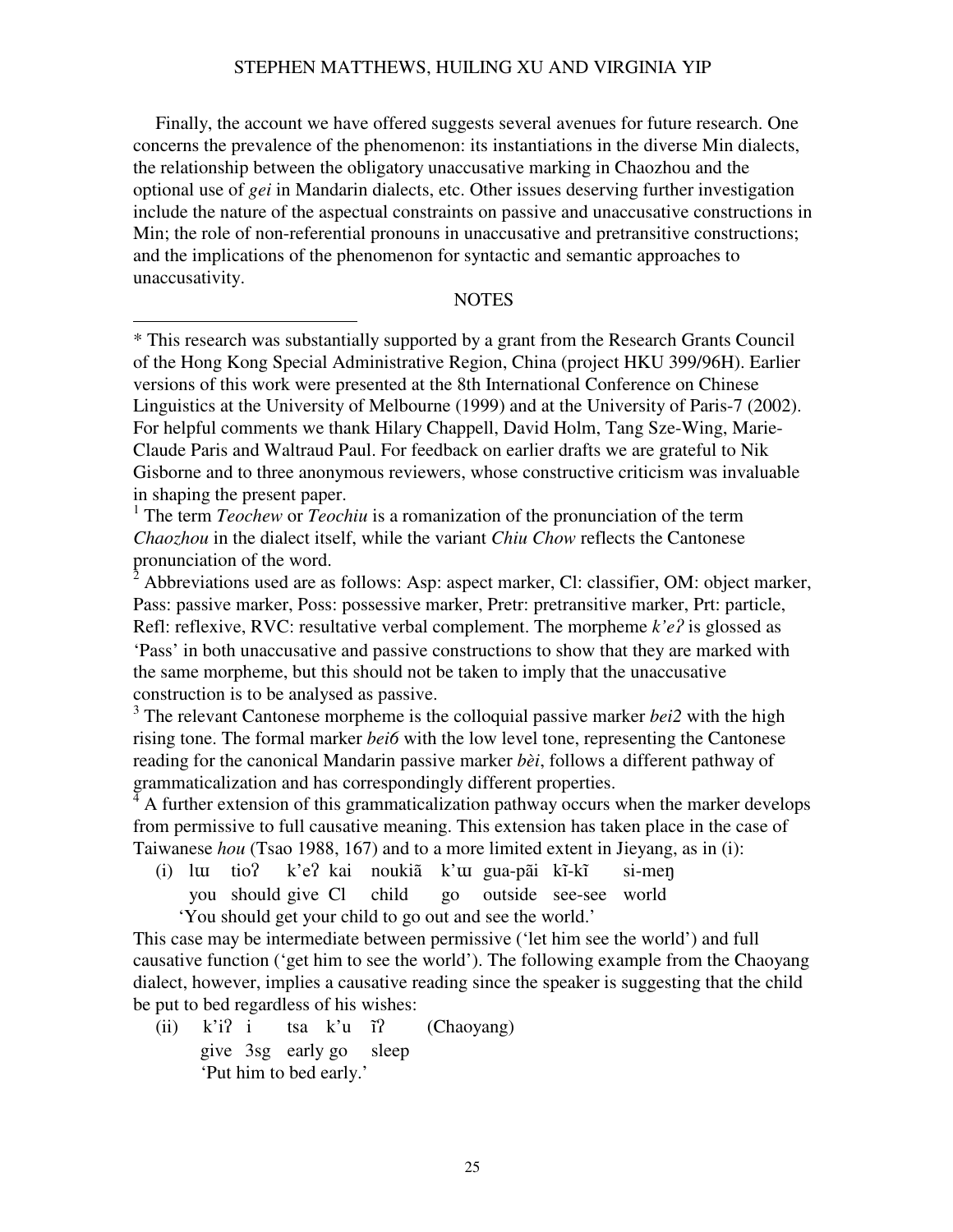Following Shibatani and Pardeshi (2002), we may characterize cases such as (i-ii) as sociative causation. Another function of  $k'e$ ? is the 'dative' as in (iv):

 $(iv)$  k'io? pue tsui k'e? ua bring glass water give me 'Bring me a glass of water.'

 $\overline{a}$ 

Here  $k'e$ ? can be seen either as the second verb in a serial construction, or as a preposition. Although this usage involves grammaticalization of the same verb, we see it as a parallel pathway of grammaticalization rather than an intermediate stage on the path leading to the permissive/causative and passive usages. The general point to underline here is that pathways of grammaticalization need not be linear in nature (see also Enfield (2003)).

 $\frac{5}{3}$  Where relevant, tones are indicated on the 1-5 scale widely used in Chinese dialectology: 33 indicates a mid level tone, beginning and ending at the intermediate level 3, while 2 indicates a low tone on a checked syllable.

 $6$  Two alternative word orders are attested in the Chaozhou double object construction: Verb - Indirect Object - Direct Object (V IO DO) as in Mandarin, and V DO IO as is typical in Cantonese. This variation is not unexpected since Chaozhou dialects are in close contact with Cantonese and other Yue dialects. The order V IO DO as seen in (18) is judged to be the canonical order in Jieyang.

 $7$  The term 'bridging contexts', introduced by Evans and Wilkins (2000) in relation to semantic change in verbs of perception, is equally applicable to grammaticalization (see Heine 2002).

<sup>8</sup> In the terminology of recent approaches to grammaticalization, this would appear to constitute a case of *persistence* (Hopper and Traugott 1993), whereby syntactic properties of the lexical source persist beyond the point of grammaticalization. There is a certain paradox here in appealing to history to explain a synchronic pattern, which might be resolved in terms of the synchronic role of the bridging contexts in preserving the links in the chain of grammaticalization. An alternative approach invokes parallels between diachronic and ontogenetic developmental pathways (Ziegeler 1997).

<sup>9</sup> Verbs such as *tim* 'sink' lack a transitive/causative counterpart because the causative sense would be expressed by a compound, as in *mue? tim* 'make sink'.

 $10$  A subset of those languages which allow intransitive passives with unergative verbs also allow them with unaccusatives. Such languages include Lithuanian, Irish and Turkish (Levin and Rappoport Hovav 1995, 297, n.3; we thank a JEAL reviewer for pointing this out). In such languages, an impersonal passive apparently *extends* from unergative to unaccusative verbs (see Baker, Johnson and Roberts 1989 for discussion). In Chaozhou, the lack of impersonal passives with unergative verbs, as shown in (39-40), rules out such an analysis.

<sup>11</sup> Given that *i* in the pretransitive construction with *kai i* is not a referential pronoun, a number of alternative analyses might be considered. It may, for example, serve as an index of a preposed object, like a morphological marker of object agreement. Such an analysis, however, does not appear to be available for the unaccusative construction, where there would be no object for *i* to agree with, unless (under a rather abstract analysis) it were the *underlying* object of the unaccusative verb. We leave the detailed analysis of the pretransitive construction for future research.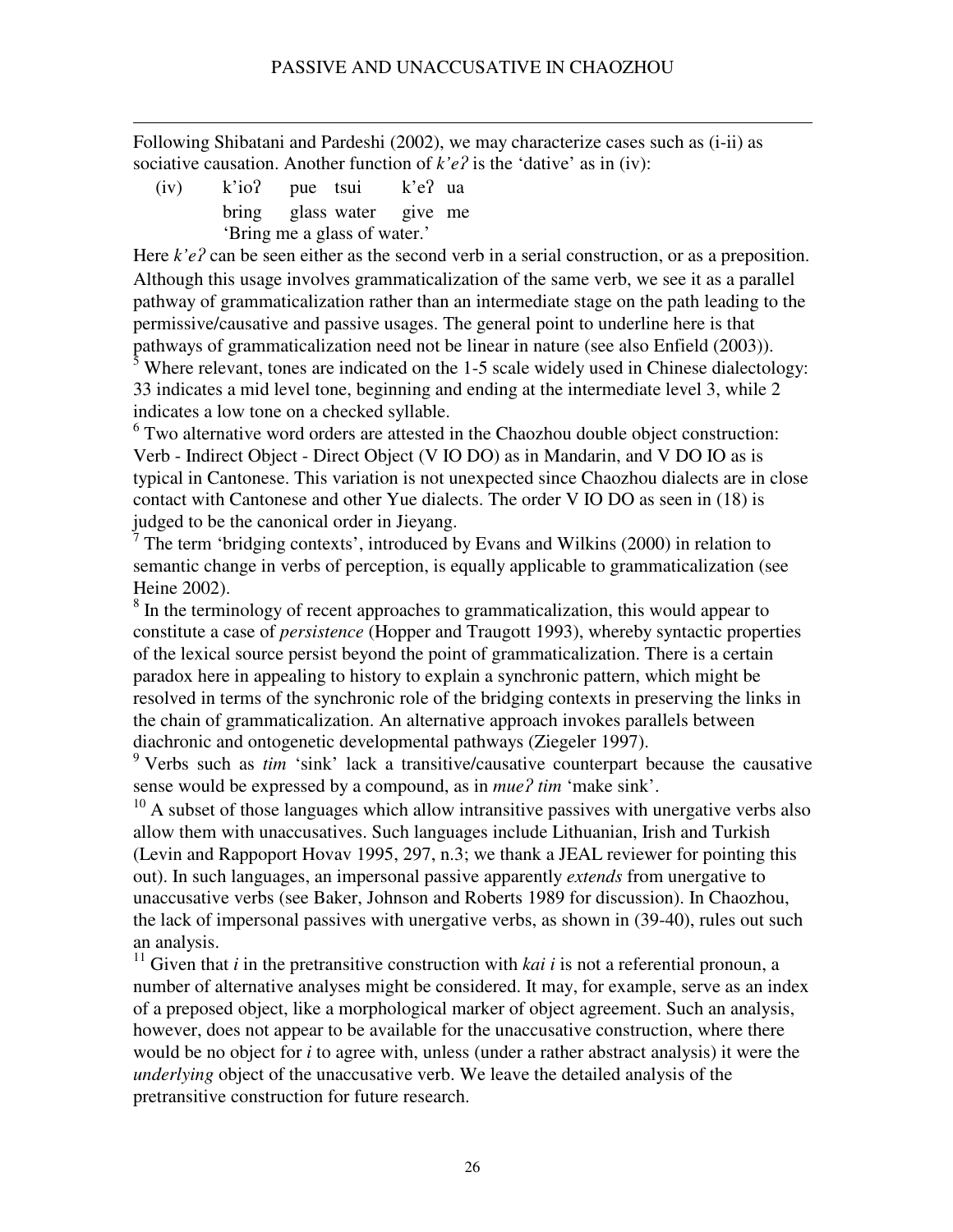$\overline{a}$  $12$  Oshita rejects an alternative analysis according to which "passive unaccusatives" in interlanguage result from formation of a causative counterpart of the unaccusative predicate. Although there is some evidence for such causativization of unaccusatives, in many cases there is no plausible causer of the event, as in examples (i-ii) from Yip (1995, 146):

- (i) \*One will find that English poems were seemed to be more personal.
- (ii) \*The Chinese poems are seemed to be more sophisticated.

These sentences cannot easily be accounted for in terms of causativization since there is no semantically plausible causative counterpart for the verb *seem*. Rather, the passive morphology signals that the surface subjects are syntactically derived, with NP-movement extending across a clause boundary in (i-ii). Thus the passivization of unaccusative and raising predicates in interlanguage can be unified under the same account.

 $13$  In this case, NP-movement seems to be obligatory. The NP cannot remain in object position with the predicate *go tio*? 'starve' (i), apparently because the RVC *tio*? calls for the  $k'e$ ? *i* form (see 4.2.2):

(i)  $?^*$  ki-hn kai si-hau, go tio? ho? tsoi nan. famine Poss time starve-die very many people. 'Many people died of starvation during the period of famine*.*'

In the case of *go si* 'starve to death' the internal argument can either remain in object position, as in (ii), or undergo movement marked by  $k'e$ ? *i* as in (iii):

- $(ii)$  ki-hn kai si-hau, go si ho? tsoi nan. famine Poss time starve die very many people 'Many people died of starvation during the period of famine*.*'
- (iii) ki-hn kai si-hau, ho? tsoi nan  $k'e$ ? i go-si. famine Poss time very many people Pass 3sg starve-die 'Many people died of starvation during the period of famine*.*'

Whether NP-movement is obligatory thus appears to hinge on the role of individual RVCs, as well as on native-speaker judgements which are often less than categorical. We leave this question for future investigation.

# REFERENCES

- Adjemian, Christian (1976) "On the nature of interlanguage systems," *Language Learning* 26, 297-320.
- Baker, Mark, Kyle Johnson and Ian Roberts (1989) "Passive arguments raised," *Linguistic Inquiry* 20, 219-251.
- Bresnan, Joan and Jonni Kanerva (1989) "Locative Inversion in Chichewa," *Linguistic Inquiry* 20, 1-50.
- Chao, Yuen Ren (1968) *A Grammar of Spoken Chinese*, University of California Press, Berkeley, California.
- Cheng, Lisa L.-S., C.-T. James Huang, Y.-H. Audrey Li and C.-C. Jane Tang (1999) "Hoo, hoo, hoo: syntax of the causative, dative and passive constructions in Taiwanese," in Ting Pang-Hsin (ed.), *Contemporary Studies on the Min Dialects*. Journal of Chinese Linguistics Monographs Series 14, pp. 146-203.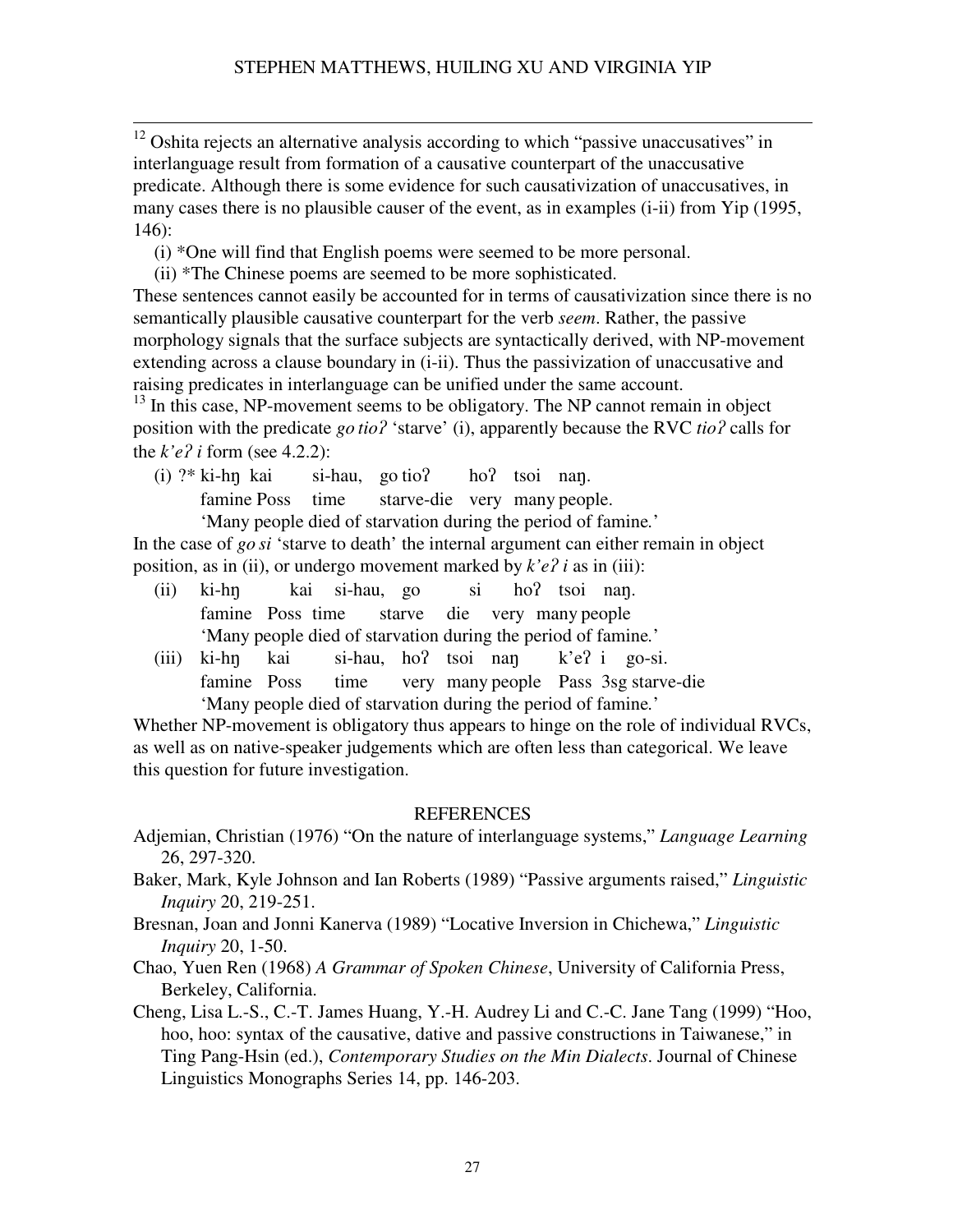Cole, Peter and Cherleng Lee (1997) "Locality constraints on yes/no questions in Singapore Teochew," *Journal of East Asian Linguistics* 6, 198-211.

 $\overline{a}$ 

Corder, Stephen Pit (1973) "Idiosyncratic dialects and error analysis," reprinted in Stephen Pit Corder (1981), *Error Analysis and Interlanguage*, Oxford University Press, Oxford, U.K., pp. 14-25.

Enfield, Nicholas (2003) *Linguistic Epidemiology: Semantics and Grammar of Language contact in Mainland Southeast Asia*, Routledge Curzon, London.

- Evans, Nicholas and David Wilkins (2000) "The Mind's Ear: the Semantic Extensions of Perception Verbs in Australian Languages," *Language* 76, 546-92.
- Hashimoto, Mantaro (1987) "Hanyu Beidongshi de Lishi [The History of Chinese Passives]," *Zhongguo Yuwen* 1, 36-49.
- Heine, Bernd (2002) "On the Role of Context in Grammaticalization", in Ilse Wischer and Gabriele Diewald (eds.), *New Reflections on Grammaticalization*. John Benjamins. Amsterdam, pp. 83-101.
- Hopper, Paul and Elisabeth Traugott (1993) *Grammaticalization*, Cambridge University Press, Cambridge, U.K.
- Huang, C.-T. James (1999) "Chinese passives in comparative perspective," to appear in *Tsinghua Journal of Chinese Studies*.
- Ju, Min-Kyong (2000) "Overpassivization errors by second language learners: The effects of conceptualizable agents in discourse," *Studies in Second Language Acquisition* 22, 93-123.
- Keenan, Edward L. (1985) "Passive in the World's Languages," in Timothy Shopen (ed.), *Language Typology and Syntactic Description, Vol. I: Clause Structure*. Cambridge University Press, Cambridge, U.K., pp. 243-81.
- Levin, Beth and Malka Rappaport Hovav (1995) *Unaccusativity: At the Syntax-Lexical Semantics Interface*, MIT Press, Cambridge, Massachusetts.
- Li, Yen-Hui Audrey (1990) *Word Order and Constituency in Mandarin*, Kluwer, Dordrecht.
- Li, Yongming (1959) *Chaozhou Fangyan* [The Chaozhou dialect], Zhonghua, Beijing.

Lord, Carol, Foong-Ha Yap and Shoichi Iwasaki (2002) "Grammaticalization of 'give': African and Asian perspectives," in Ilse Wischer and Gabriele Diewald (eds.), *New Reflections on Grammaticalization*, John Benjamins, Amsterdam, pp. 217-35.

- Man, Patricia Yuk-Hing (1998) "Postverbal KEOI as a Marker for Nonasserted Bounded Clauses", in Stephen Matthews (ed.), *Studies in Cantonese Linguistics*, Linguistic Society of Hong Kong, Hong Kong, pp. 53-62.
- Matthews, Stephen and Virginia Yip (1994) *Cantonese: a Comprehensive Grammar*, Routledge, London, U.K.
- Matthews, Stephen and Virginia Yip (in preparation) *A Chaozhou Grammar: The Min Dialect of Chaoyang.*
- Oshita, Hiroyuki (2000) "What is happened may not be what appears to be happening: a Corpus Study of 'Passive' Unaccusatives in L2 English," *Second Language Research* 16, 293-324.
- Pan, Haihua (1996) "Imperfective Aspect *zhe*, Agent Deletion and Locative Inversion in Mandarin Chinese," *Natural Language and Linguistic Theory* 14, 409-432.